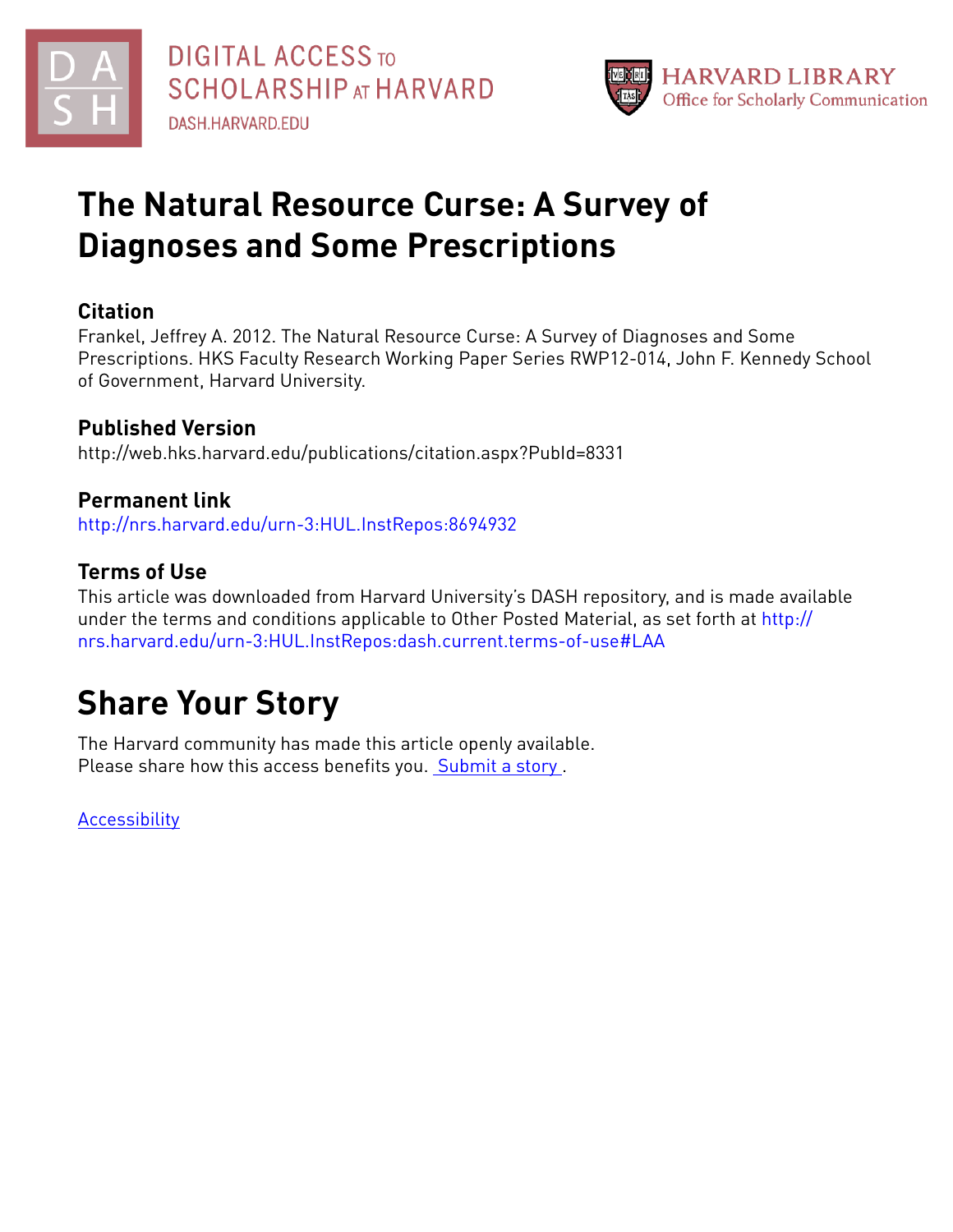

# **The Natural Resource Curse: A Survey of Diagnoses and Some Prescriptions**

Faculty Research Working Paper Series

Jeffrey A. Frankel Harvard Kennedy School and NBER

## **April 2012 RWP12-014**

The views expressed in the **HKS Faculty Research Working Paper Series** are those of the author(s) and do not necessarily reflect those of the John F. Kennedy School of Government or of Harvard University. Faculty Research Working Papers have not undergone formal review and approval. Such papers are included in this series to elicit feedback and to encourage debate on important public policy challenges. Copyright belongs to the author(s). Papers may be downloaded for personal use only.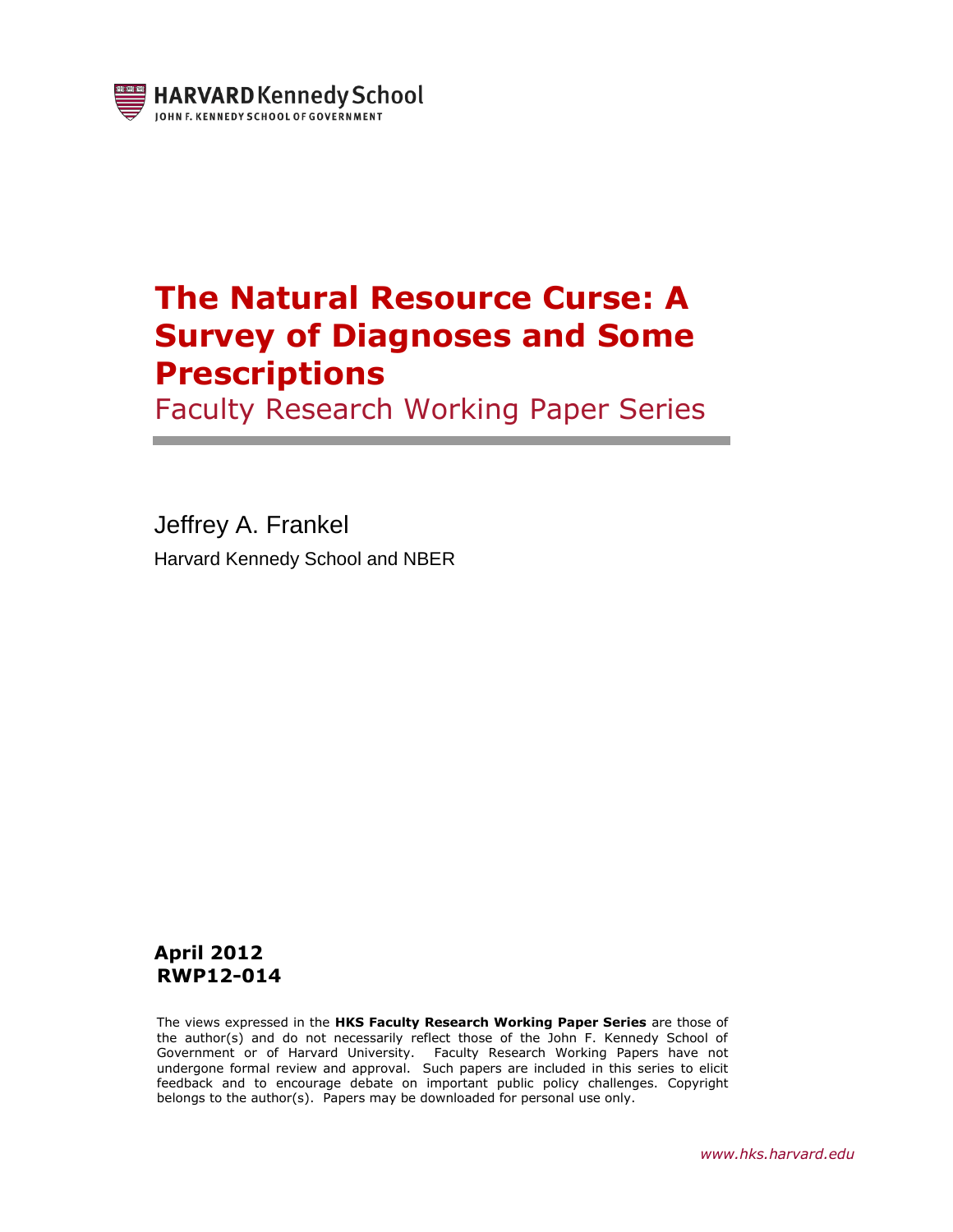*2011 Dec+ 2012* Apr

# **The Natural Resource Curse: A Survey of Diagnoses and Some Prescriptions**

Jeffrey Frankel

Harpel Professor of Capital Formation and Growth, Harvard University

Forthcoming, 2012, *Commodity Price Volatility and Inclusive Growth in Low-Income Countries*, edited by Rabah Arezki and Zhu Min (International Monetary Fund).

*This paper was presented at an International Monetary Fund High Level Seminar on Commodity Price Volatility and Inclusive Growth in Low-Income Countries, Washington DC, Sept. 21, 2011. The author would like to thank the Weatherhead Center for International Affairs at Harvard University for support.* 

#### *Abstract*

Countries with oil, mineral or other natural resource wealth, on average, have failed to show better economic performance than those without, often because of undesirable side effects. This is the phenomenon known as the Natural Resource Curse. This paper reviews the literature, classified according to six channels of causation that have been proposed. The possible channels are: (i) long-term trends in world prices, (ii) price volatility, (iii) permanent crowding out of manufacturing, (iv) autocratic/oligarchic institutions, (v) anarchic institutions, and (vi) cyclical Dutch Disease. With the exception of the first channel – the long-term trend in commodity prices does not appear to be downward – each of the other channels is an important part of the phenomenon. Skeptics have questioned the Natural Resource Curse, pointing to examples of commodityexporting countries that have done well and arguing that resource exports and booms are not exogenous. The relevant policy question for a country with natural resources is how to make the best of them.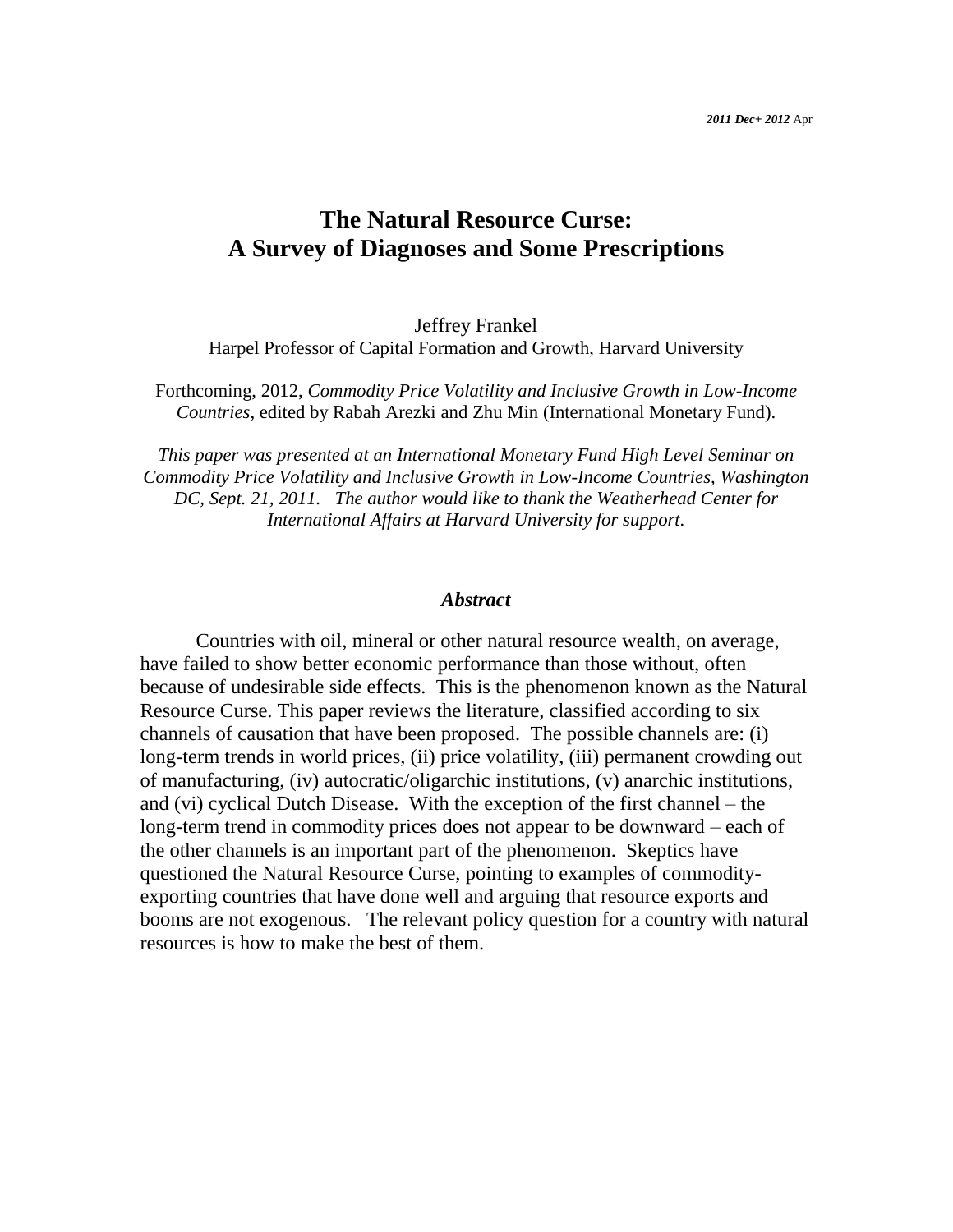# The Natural Resource Curse: A Survey of Diagnoses and Some Prescriptions

Oil, minerals, and agricultural resources can bring great riches to those who possess them. Yet countries that are abundantly endowed with such natural resources often encounter pitfalls that interfere with the expected superior economic performance. Possibly undesirable side effects include reallocation of production away from the manufacturing sector. The crowding out of manufacturing comes not just via expansion of the natural resource sector itself, but also via expansion of the government and nontraded goods sectors. The artificial inflation of these sectors in turn comes via relative prices (real appreciation of the currency) or government spending, or both. One interpretation is that this phenomenon is cyclical, with the effects reversed when commodity boom turns to commodity bust. Another interpretation is that it can be permanent: countries endowed with natural resources more often develop social structures in which autocratic or corrupt political elites finance themselves through physical control of the natural resources. Meanwhile those governments that lack these endowments have no choice but to develop decentralized, democratic and diversified economies with market incentives that are more conducive to the development of manufacturing.

Examples of the Natural Resource Curse are plain to see. Japan, Korea, Taiwan, Singapore and Hong Kong are rocky islands (or peninsulas) that were endowed with very little in the way of exportable natural resources. Nevertheless, they achieved westernlevel standards of living. Many countries in Africa, the Middle East and Latin America are endowed with oil, minerals, or other natural resources, and yet have experienced much less satisfactory economic performance.

Figure 1 shows a sample of countries, over the last four decades. Exports of fuels, ores and metals as a fraction of total merchandise exports appear on the horizontal axis and economic growth on the vertical axis. Conspicuously high in growth and low in natural resources are China, Korea, and some other Asian countries. Conspicuously high in natural resources and low in growth are Gabon, Venezuela and Zambia. The overall relationship on average is slightly negative. The negative correlation is not very strong, masking almost as many resource successes as failures. But the data certainly suggest no positive correlation between natural resource wealth and economic growth.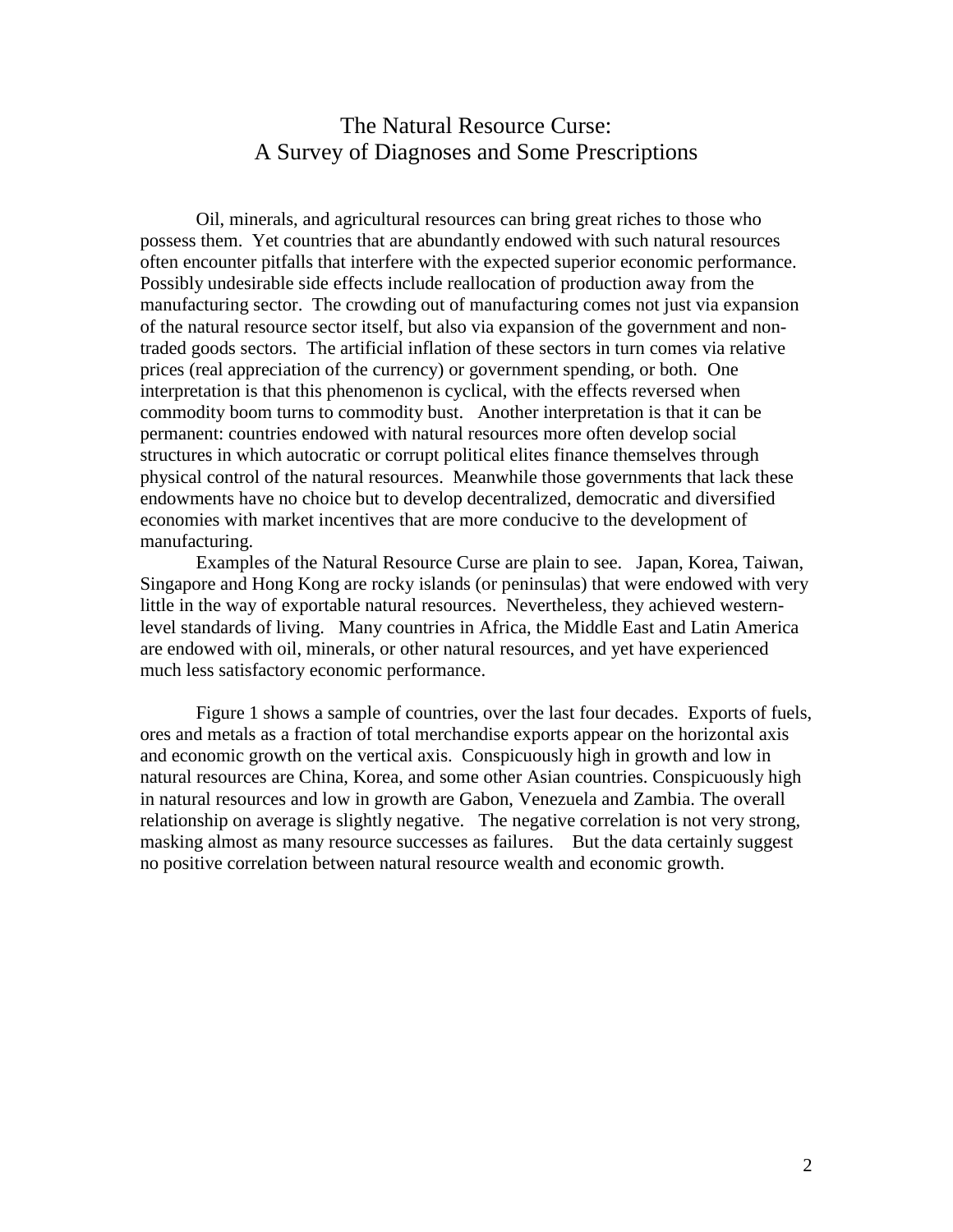Figure 1: Statistical relationship between mineral exports and growth.



Data source: *World Development Indicators*, World Bank

Auty (1993, 2001) is apparently the one who coined the phrase "natural resource curse" to describe this puzzling phenomenon. Sachs and Warner (1995) kicked off the econometric literature, finding that economic dependence on oil and mineral is correlated with slow economic growth, controlling for other structural attributes of the country. Sachs and Warner (2001) summarized and extended previous research showing evidence that countries with great natural resource wealth tend to grow more slowly than resourcepoor countries. They say their result is not easily explained by other variables, or by alternative ways to measure resource abundance. Their paper claims that there is little direct evidence that omitted geographical or climate variables explain the curse, or that there is a bias in their estimates resulting from some other unobserved growth deterrent. Other studies that find a negative effect of oil, in particular, on economic performance, include Kaldor, Karl and Said (2007); Sala-i-Martin and Subramanian (2003); and Smith  $(2004).<sup>1</sup>$ 

Before considering possible policies or institutions to combat the natural resource curse, it is necessary to diagnose the problem. How could abundance of oil, or mineral and agricultural products, be a curse, lead to sub-standard economic performance? What would be the mechanism for this counter-intuitive relationship? Six major possible hypotheses have been proposed. This paper reviews all six. They are:

- 1. Long-run trend of world prices for commodities.
- 2. Volatility in commodity prices.

 $1$  Also Ross (2001). But Mitchell (2012) refutes him. Ross (2012) is chastened by the skeptics; his hypothesis is that the negative effect of oil began only after the oil price increases of the 1970s.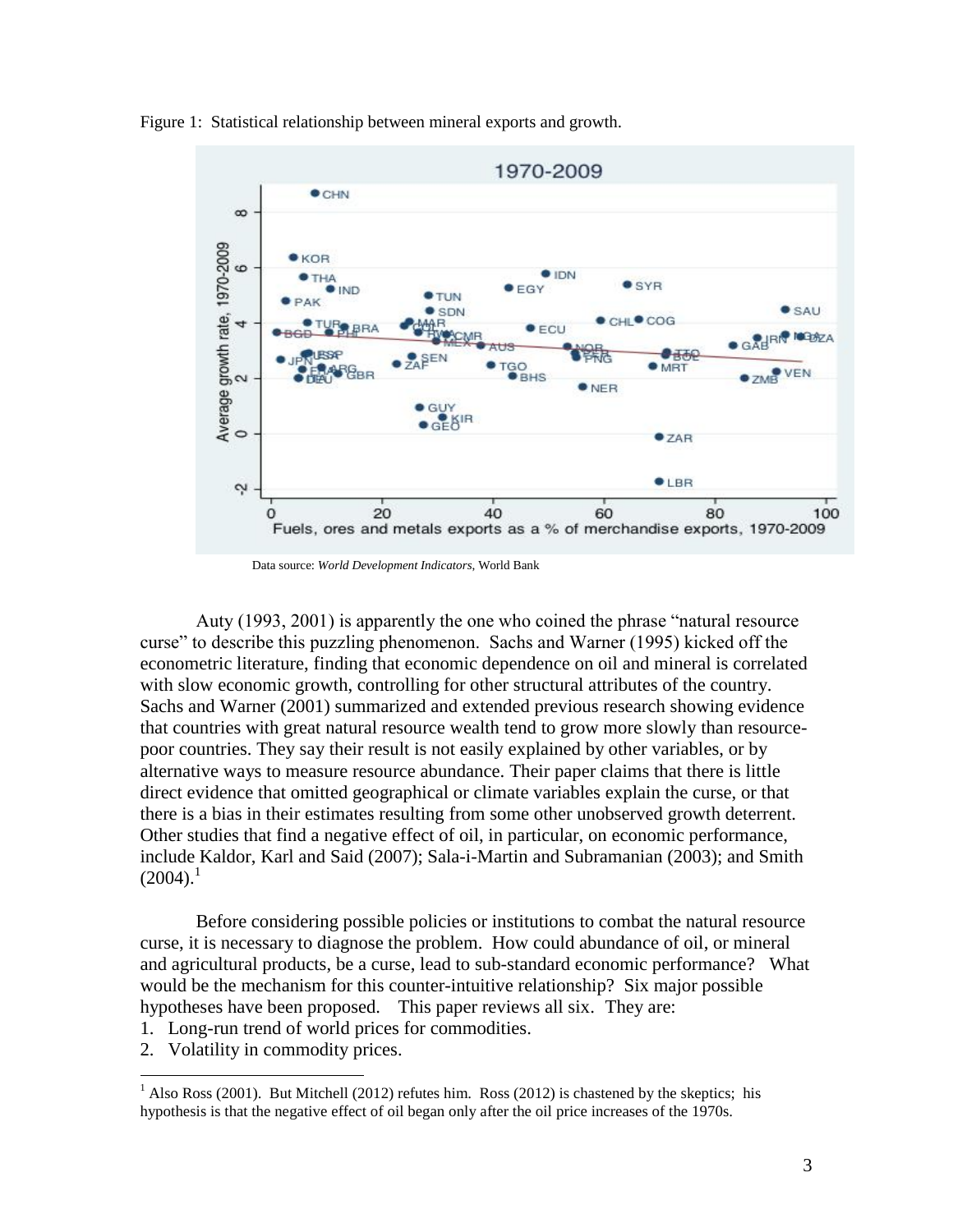- 3. Permanent crowding out of manufacturing, where spillover effects are thought to be concentrated.
- 4. Autocratic or oligarchic institutions.
- 5. Anarchic institutions: unenforceable property rights, unsustainably rapid depletion, or civil war.
- 6. Cyclical expansion of the non-traded sector via the Dutch Disease.

Developing countries tend to be smaller economically than major industrialized countries, and more likely to specialize in the exports of basic commodities like oil. As a result, they are more likely to fit the small open economy model: they can be regarded as price-takers, not just for their import goods, but for their export goods as well. That is, the prices of their tradable goods are generally taken as given on world markets. The price-taking assumption requires three conditions: low monopoly power, low trade barriers, and intrinsic perfect substitutability in the commodity as between domestic and foreign producers – a condition usually met by primary products, and usually not met by manufactured goods and services. To be literal, not every barrel of oil is the same as every other and not all are traded in competitive markets. Furthermore, Saudi Arabia does not satisfy the first condition, due to its large size in world oil markets. But the assumption that most oil producers are price-takers holds relatively well.

To a first approximation, then, the local price of oil is equal to the dollar price on world markets times the country"s exchange rate. It follows, for example, that a devaluation should push up the local-currency price of oil quickly and in proportion (leaving aside pre-existing contracts or export restrictions). An upward revaluation of the currency should push down the local price of oil in proportion. Throughout this paper we assume that the domestic country must take the price of the export commodity as given, in terms of foreign currency.

## **1. Long-run trend of world commodity prices**

The hypothesis that the prices of mineral and agricultural products follow a downward trajectory in the long run, relative to the prices of manufactures and other products, is associated with Raul Prebisch (1950) and Hans Singer (1950). The theoretical reasoning was that world demand for primary products is inelastic with respect to world income. That is, for every one percent increase in income, the demand for raw materials increases by less than one percent. Engel"s Law is the (older) proposition that households spend a lower fraction of their income on food and other basic necessities as they get richer.

This hypothesis, if true, would readily support the conclusion that specializing in natural resources was a bad deal. Mere "hewers of wood and drawers of water" would remain forever poor (Deuteronomy 29:11) if they did not industrialize. The policy implication that was drawn by Prebisch was that developing countries should discourage international trade with tariff and non-tariff barriers, to allow their domestic manufacturing sector to develop behind protective walls, rather than exploit their traditional comparative advantage in natural resources as the classic theories of free trade would have it. This "Import Substitution Industrialization" policy was adopted in much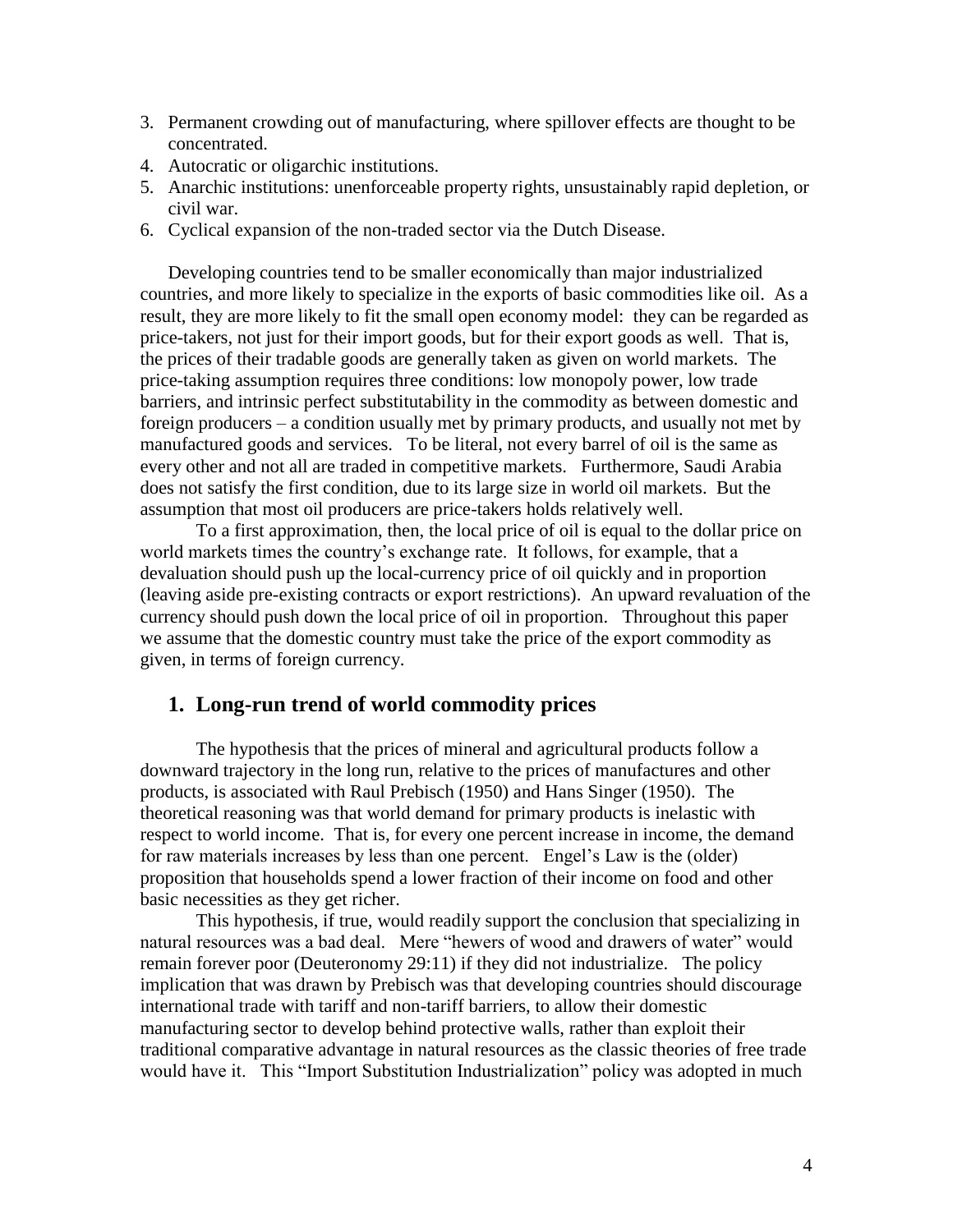of the developing world in the 1950s, 60s and 70s. The fashion reverted in subsequent decades, however.

There also exist persuasive theoretical arguments that we should expect prices of oil and other minerals to experience *upward* trends in the long run. The arguments begin with the assumption that we are talking about non-perishable non-renewable resources, i.e., deposits in the earth's crust that are fixed in total supply and are gradually being depleted.

Let us add another assumption: whoever currently has claim to the resource – an oil company – can be confident that it will retain possession, unless it sells to someone else, who then has equally safe property rights. This assumption excludes cases where private oil companies fear that their contracts might be abrogated or their possessions nationalized.<sup>2</sup> It also excludes cases where warlords compete over physical possession of the resource. Under such exceptions, the current owner has a strong incentive to pump the oil or extract the minerals quickly, because it might never benefit from whatever is left in the ground. One explanation for the sharp rise in oil prices between 1973 and 1979, for example, is that private Western oil companies over the preceding two decades had anticipated the possibility that newly assertive developing countries would eventually nationalize the oil reserves within their borders, and thus had kept prices low by pumping oil more quickly than they would have done had they been confident that their claims would remain valid indefinitely.

At the risk of some oversimplification, let us also assume for now that the fixed deposits of oil in the earth"s crust are all sufficiently accessible that the costs of exploration, development, and pumping are small compared to the value of the oil. Hotelling (1931) deduced from these assumptions the important theoretical principle that the price of oil in the long run should rise at a rate equal to the interest rate.

The logic is as follows. At every point in time the owner of the oil – whether a private oil company or state-owned -- chooses how much to pump and how much to leave in the ground. Whatever is pumped can be sold at today"s price (this is the pricetaker assumption) and the proceeds invested in bank deposits or US Treasury bills which earn the current interest rate. If the value of the oil in the ground is not expected to increase in the future, or not expected to increase at a sufficiently rapid rate, then the owner has an incentive to extract more of it today, so that it can earn interest on the proceeds. As oil companies worldwide react by extracting more today, they drive down the current price of oil. They drive the price below its perceived long-run level. When the current price is below its perceived long-run level, companies will expect that the price must *rise* in the future. Only when the expectation of future appreciation is sufficient to offset the interest rate will the oil market be in equilibrium. That is, only then will oil companies be close to indifferent between pumping at a faster rate and a slower rate.

If there are constant costs of extraction and storage, then the trend in prices will be lower than the interest rate, by the amount of those costs; if there is a constant convenience yield from holding inventories, then the trend in prices will be higher than the interest rate, by that amount.

<sup>&</sup>lt;sup>2</sup> The concern that insecure property rights leads to excessively rapid depletion is further explored as part of channel 5.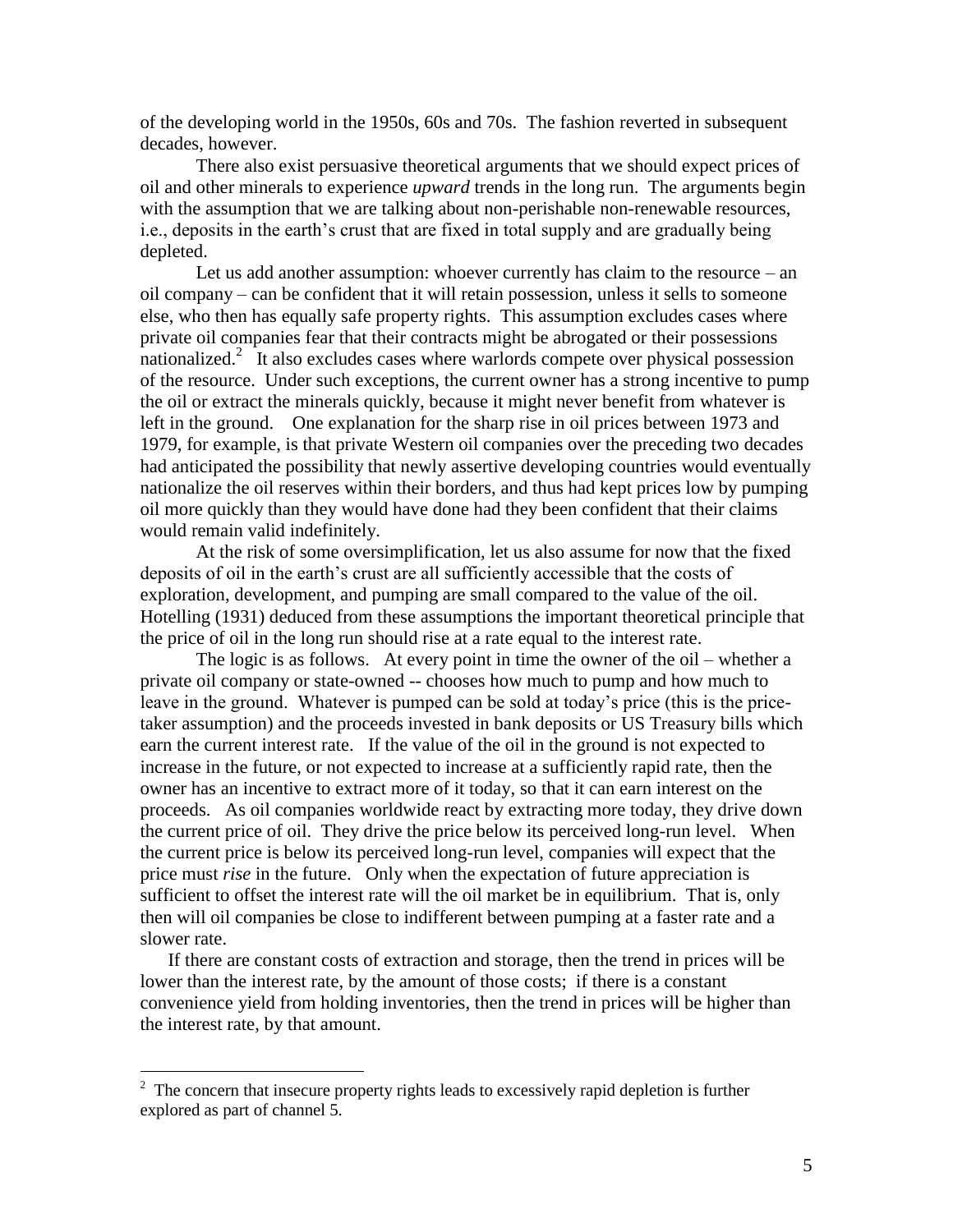The idea that natural resources are in fixed supply, and that as a result their prices must rise in the long run as reserves begin to run low, is much older than Hotelling. It goes back to Thomas Malthus (1798) and the genesis of fears of environmental scarcity (albeit without the role of the interest rate). Demand grows with population, supply is fixed; what could be clearer in economics than the prediction that price will rise?

The complication is that supply is not fixed. True, at any point in time there is a certain stock of oil reserves that have been discovered. But the historical pattern has long been that, as the stock is depleted, new reserves are found. When the price goes up, it makes exploration and development profitable for deposits that are farther underground or are underwater or in other hard-to-reach locations. This is especially true as new technologies are developed for exploration and extraction.

Over the two centuries since Malthus, or the 70 years since Hotelling, exploration and new technologies have increased the supply of oil and other natural resources at a pace that has roughly counteracted the increase in demand from growth in population and incomes. $3$ 

Just because supply has always increased in the past does not necessarily mean that it will always do so in the future. In 1956 Marion King Hubbert, an oil engineer, predicted that the flow supply of oil within the United States would peak in the late 1960s and then start to decline permanently. The prediction was based on a model in which the fraction of the country"s reserves that has been discovered rises through time, and data on the rates of discovery versus consumption are used to estimate the parameters in the model. Unlike myriad other pessimistic forecasts, this one came true on schedule, earning subsequent fame for its author. The planet Earth is a much larger place than the United States, but it too is finite. A number of analysts have extrapolated Hubbert"s words and modeling approach to claim that the same pattern would follow for extraction of the *world*"s oil reserves. Specifically, some of them claim that the 2000-2011 run-up in oil prices confirmed a predicted global "Hubbert's Peak."<sup>4</sup> It remains to be seen whether we are currently witnessing a peak in world oil production notwithstanding that forecasts of such peaks have proven erroneous in the past.

With strong theoretical arguments on both sides, either for an upward trend in commodity prices or for a downward trend, one must say that it the question is an empirical one.

Although specifics will vary depending on individual measures, it is possible to generalize somewhat across commodity prices.<sup>5</sup> Terms of trade for commodity producers had a slight upward trend from 1870 to World War I, a downward trend in the inter-war period, upward in the 1970s, downward in the 1980s and 1990s, and upward in the first decade of the 21st century. Simple extrapolation of medium-term trends is foolish. One must take a longer-term perspective.

What is the overall statistical trend in the long run? Some authors find a slight upward trend, some a slight downward trend.<sup>6</sup> The answer seems to depend, more than

 $3$  Krautkraemer (1998) and Wright and Czelusta (2003, 2004, 2006).

 $4$  E.g., Deffeyes (2005).

<sup>&</sup>lt;sup>5</sup> Although prices do not always move together for oil, minerals, and agricultural products, there is a surprisingly high correlation. Pindyck and Rotemberg (1990).

<sup>6</sup> Cuddington (1992), Cuddington, Ludema and Jayasuriya (2007), Cuddington and Urzua (1989), Grilli and Yang (1988), Pindyck (1999), Hadass and Williamson (2003), Reinhart and Wickham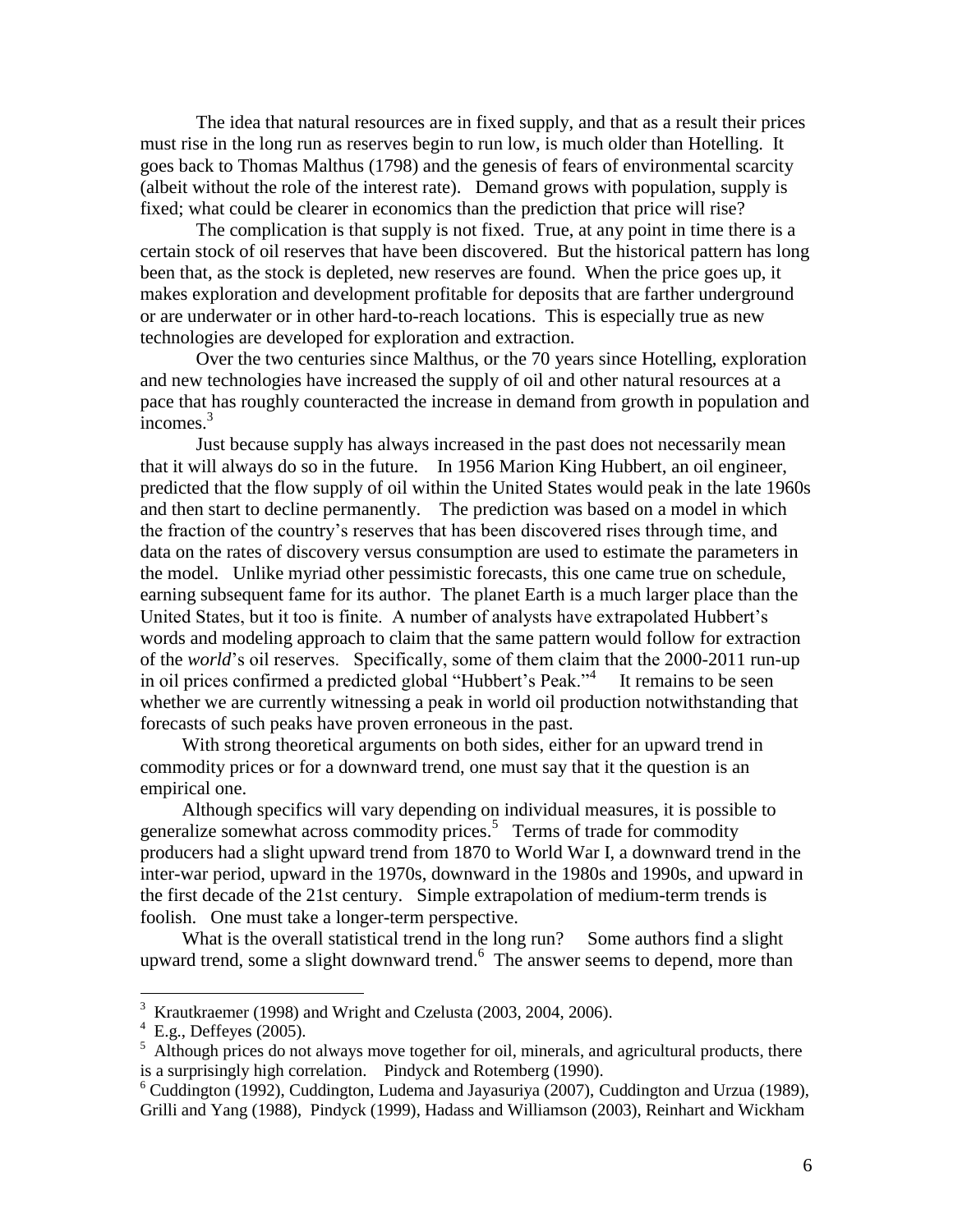anything else, on the date of the end of the sample. Studies written after the commodity price increases of the 1970s found an upward trend, but those written after the 1980s found a downward trend, even when both kinds of studies went back to the early  $20<sup>th</sup>$ century. When studies using data through 2011 are completed some will probably again find a positive long run trend. This phenomenon is less surprising than it sounds. Real commodity prices undergo large cycles around a trend, each lasting twenty years or more.<sup>7</sup> As a consequence of the cyclical fluctuations, estimates of the long-term trend are very sensitive to the precise time period studied.

One should seek to avoid falling prey to *either* of two reductionist arguments at the philosophical poles of Mathusianism and cornucopianism. On the one hand, the fact that the supply of minerals in the earth"s crust is a finite number, does not in itself justify the apocalyptic conclusion that we must necessarily run out. As Sheik Ahmed Zaki Yamani, the former Saudi oil minister, famously said, "The Stone Age came to an end not for a lack of stones and the oil age will end, but not for a lack of oil." Malthusians do not pay enough attention to the tendency for technological progress to ride to the rescue. On the other hand, the fact that the Malthusian forecast has repeatedly been proven false in the past does not in itself imply the Panglossian forecast that this will always happen in the future. One must seek a broad perspective in which all relevant reasoning and evidence are brought to bear in the balance.

## **2. Volatility in commodity prices**

 $\overline{a}$ 

Commodity prices are highly volatile. The world market prices for oil and natural gas are the most volatile of all, but aluminum, bananas, coffee, copper, sugar and others are close behind.

Some have suggested that it is precisely the volatility of natural resource prices that is bad for economic growth.<sup>8</sup> Cyclical shifts of the factors of production (labor, land and capital) back and forth across sectors – mineral, agricultural, manufacturing, services – may incur needless transaction costs. Frictional unemployment of labor, incomplete utilization of the capital stock, and incomplete occupancy of housing are true deadweight costs, even if they are temporary.

What is the fundamental reason for the volatility? Low short-run elasticities. That is, for any given increase in price, demand does not fall much in the short run nor supply rise. Demand elasticities are low in the short run largely because the capital stock at any point in time is designed physically to operate with a particular ratio of energy or raw materials to output. Supply elasticities are also often low in the short run because it takes time to adjust output. The result is that when there is a shock, such as a bad harvest (reducing the supply of agricultural products) or a cold winter (raising demand for energy products), the corresponding price has to rise by a lot in order to clear the market.

<sup>(1994),</sup> Kellard and Wohar (2005), Balagtas and Holt (2009) and Harvey, Kellard, Madsen and Wohar (2010).

 $\frac{7}{1}$  Cuddington and Jerrett (2008) find three "super cycles" in metals prices over the 150 years from 1850-2000, followed by the beginnings of a fourth.

<sup>&</sup>lt;sup>8</sup> [Blattman, Hwang, and Williamson \(2007\), Hausmann and Rigobon \(2003\) and Poelhekke](http://www.cepr.org/researchers/details/rschcontact.asp?IDENT=167187) and [van](http://www.cepr.org/researchers/details/rschcontact.asp?IDENT=100358) der Ploeg (2007).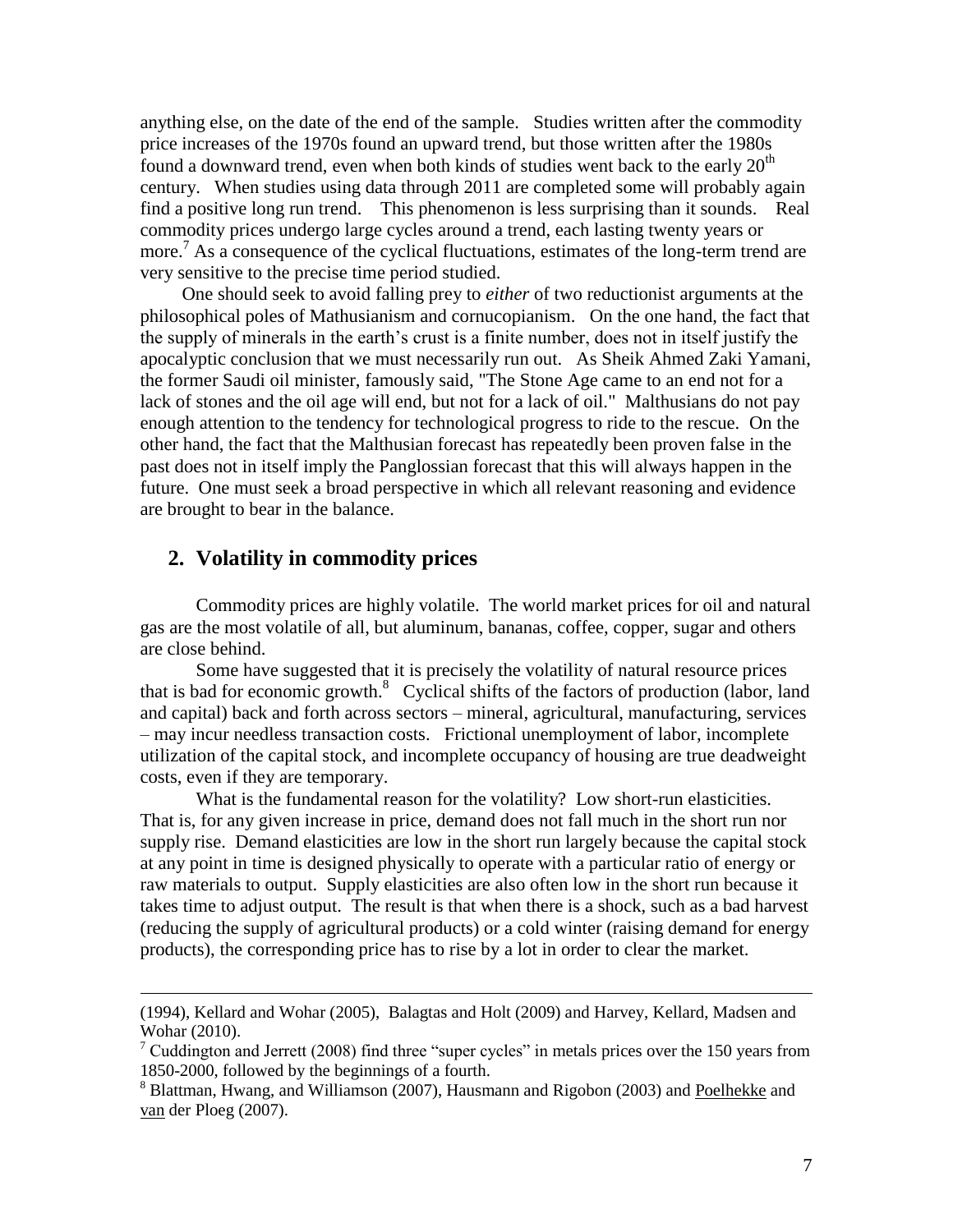To say that a country endowed with commodities suffers more volatility than others is not to say that it would benefit from barriers to trade. The classical gains from international trade can apply also in the case of commodity volatility, as international integration offers opportunities to diversify shocks.<sup>9</sup>

## **3. Crowding out of manufacturing**

Outside of classical economics, diversification out of primary commodities into manufacturing in most circles is considered self-evidently desirable. Is industrialization the sine qua non of economic development? Is encouragement of manufacturing necessary to achieve high income? Classical economic theory says "no:" countries are best off producing whatever is their comparative advantage, whether that is natural resources or manufacturing. In this  $19<sup>th</sup>$  century view, attempts by Brazil to industrialize were as foolish as it would have been for Great Britain to try to grow coffee and oranges in hothouses.

But some argue that countries only get sustainably rich if they industrialize (oilrich sheikdoms notwithstanding) and that industrialization in turn requires an extra push from the government, often known as industrial policy. Matsuyama (1992) provided an influential theoretical model formalizing this intuition: the manufacturing sector is assumed to be characterized by learning by doing, while the primary sector (agriculture, in his paper) is not. The implication is that deliberate policy-induced diversification out of primary products into manufacturing is justified, and that a permanent commodity boom that crowds out manufacturing can indeed be harmful.<sup>10</sup>

On the other side, it must be pointed out that there is no reason why learning by doing should be the exclusive preserve of manufacturing tradables. Mineral and agricultural sectors can enjoy learning by doing as well. Some countries have experienced tremendous productivity growth in the oil, mineral, and agricultural sectors. American productivity gains have been aided by American public investment since the late  $19<sup>th</sup>$  century, in such institutions of knowledge infrastructure as the U.S. Geological Survey, the Columbia School of Mines, the Agricultural Extension program, and Land-Grant Colleges.<sup>11</sup>

Although well-functioning governments can play a useful role in supplying these public goods for the natural resource sector, this is different than mandating government ownership of the resources themselves. In Latin America, for example, public monopoly ownership and prohibition on importing foreign expertise or capital has often stunted development of the mineral sector, whereas privatization can set it free. Moreover, attempts by governments to force linkages between the mineral sector and processing industries have not always worked.

<sup>&</sup>lt;sup>9</sup> Jacks, O'Rourke and Williamson (2011) find in three centuries of data that integration reduces commodity volatility.

<sup>&</sup>lt;sup>10</sup> The resource curse works by this channel also in van Wijnbergen (1984) and Sachs and Warner (1995).

<sup>&</sup>lt;sup>11</sup> Wright and Czelusta (2003, p.6, 25; 18-21).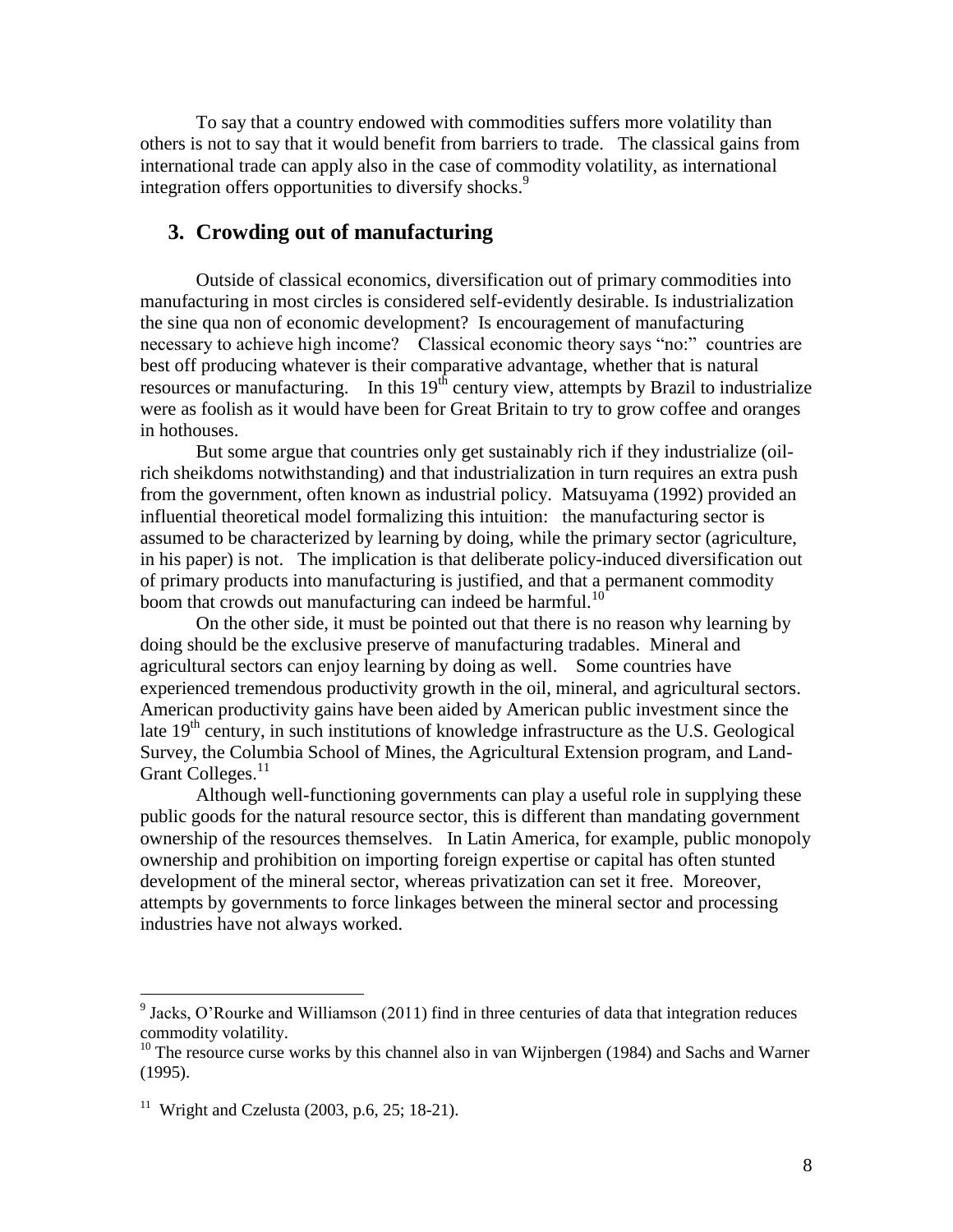### **4. Autocratic/Oligarchic Institutions**

A prominent trend in thinking regarding economic development is that the quality of institutions is the deep fundamental factor that determines which countries experience good performance and which do not, and that it is futile to recommend good macroeconomic or microeconomic policies if the institutional structure is not there to support them. The theory is that weak institutions lead to inequality, intermittent dictatorship, and lack of constraints to prevent elites and politicians from plundering the country. $^{12}$ 

Of the various possible channels through which natural resources could be a curse to long-run development, the quality of institutions and governance is perhaps the most widely hypothesized. Some studies focus on outright corruption.<sup>13</sup> The "rent cycling" theory" of Auty (1990, 2001, 2007) holds that economic growth requires recycling rents via markets rather than via patronage. In high-rent countries the natural resource elicits a political contest to capture ownership, whereas in low-rent countries the government must motivate people to create wealth, for example by pursuing comparative advantage, promoting equality, and fostering civil society.

The theory is thought also to fit Middle Eastern oil exporters especially well. In this region, governments' access to rents, in the form of oil revenue, may have freed them from the need for taxation of their peoples, and that this in turn freed them from the need for democracy.<sup>14</sup> The need for tax revenue is believed to require democracy under the theory "no taxation without representation." Huntington (1991) generalized the principle beyond Middle Eastern oil producers to states with natural resources in other parts of the developing world.

This theory is related to the explanation by Engerman and Sokoloff (1997, 2000, 2012) as to why industrialization first took place in the northern part of the Western Hemisphere rather than the south. It is worth recalling that the European powers who acquired colonies in Latin America, with their gold and silver, were considered at the time to have done better than those who acquired colonies in North America. Indeed, in the Treaty of Breda (1667) the Dutch ceded their claim to New Netherland (New York) to the English in exchange for Suriname in South America and a century later the French were willing to give up Canada, so long as they could keep their sugar plantations on Guadeloupe.<sup>15</sup>

These two economic historians argue that lands endowed with extractive industries ("point source" sectors: oil, minerals, and plantation crops, as in Latin America) developed institutions of slavery, inequality, dictatorship, and state control.

<sup>&</sup>lt;sup>12</sup> Prominent econometric studies include Barro (1991), Acemoglu et al (2002), Easterly and Levine (2002) Hall and Jones (1999) and Rodrik, Subramanian, and Trebbi (2003).

<sup>&</sup>lt;sup>13</sup> Hodler (2006) and Caselli (2006) find a natural resource curse via internal struggle for ownership. Leite and Weidmann (1999) find that natural resource dependence has a substantial statistical effect on measures of corruption in particular. Also Gylfason (2000) and Papyrakis and Gerlach (2004). Arezki and Brückner (2009) find that oil rents worsen corruption.

 $14$  Mahdavy (1970), Luciani (1987), Vandewalle (1998) and many others.

 $15$  Parker (2011, p. 138, 305).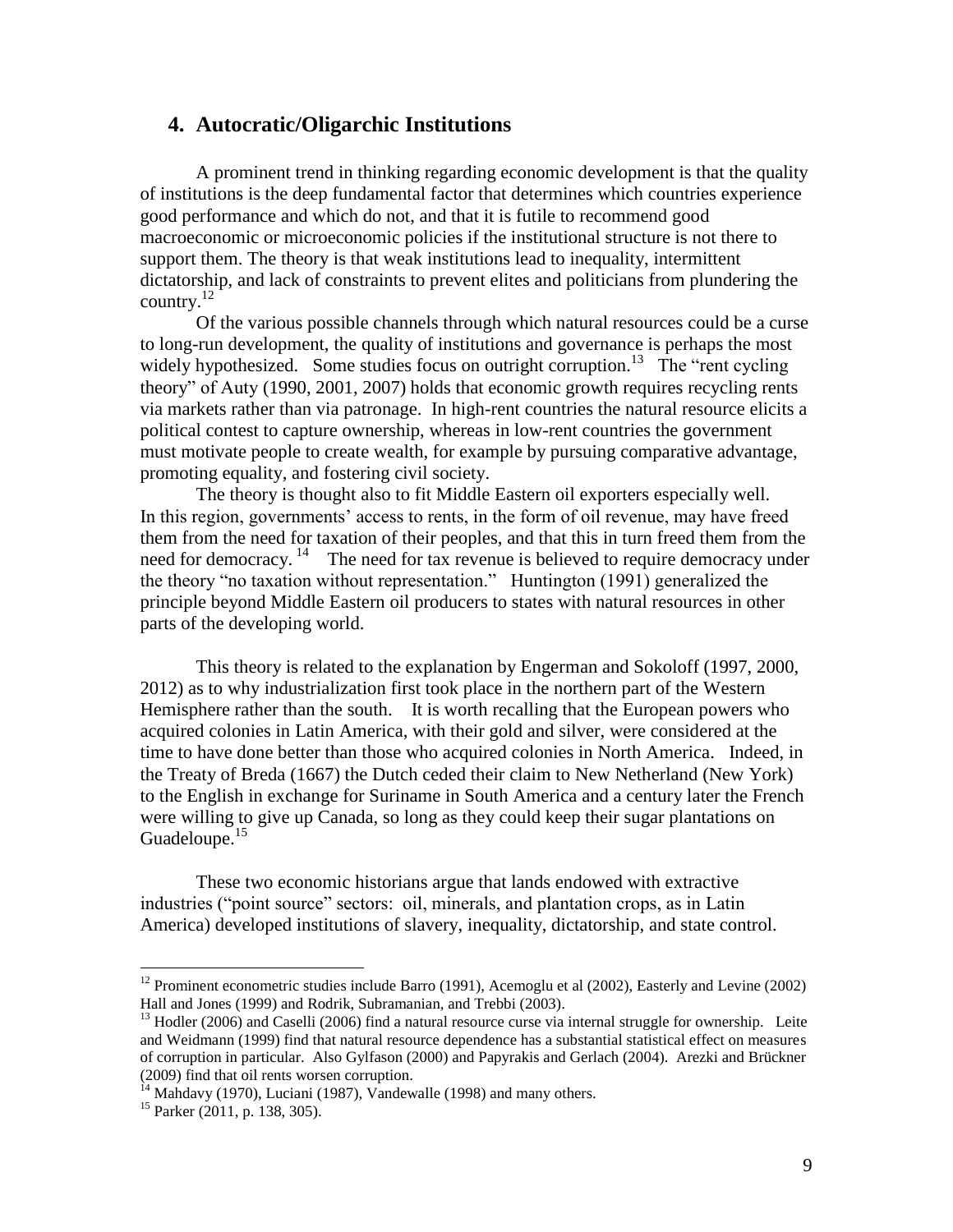The long-lasting effects are observable in policies with regard to suffrage, education, land and immigration. Meanwhile, other countries (in those climates originally suited to fishing and small farms, as in the Northeast United States) developed institutions based on individualism, democracy, egalitarianism, and capitalism. When the industrial revolution came along, the latter areas were well-suited to make the most of it. Those that had specialized in extractive industries were not, because society had come to depend on class structure and authoritarianism, rather than on individual incentive and decentralized decision-making.

Statistical studies across large cross-sections of countries followed the development of the theories of rent-seeking and democracy. Many of the studies find that economic dependence on oil or minerals is indeed correlated with authoritarian government.<sup>16</sup>

What commodities, exactly, are the worrisome ones? Sala-I-Martin and Subramanian (2003) and Bulte, Damania, and Deacon (2005) find that the resources that undermine institutional quality and thereby growth include oil and some particular minerals, but not agricultural resources. Isham, et al (2005) find that the commodities that are damaging to institutional development, which they call "point source" resources, are, in addition to oil: minerals, plantation crops, and coffee and cocoa.

## **5. Unsustainability and anarchy**

A different sort of institutional failure could be described as anarchy, as opposed to autocracy or oligarchy. Under this rubric falls three related pitfalls: unsustainably rapid depletion of resources, unenforceable property rights, and civil war.

#### **a. Resource depletion**

 $\overline{a}$ 

Two hundred years ago, much of the island of Nauru in the South Pacific consisted of phosphate deposits, derived from guano. The substance is valuable in the fertilizer industry. As a result of highly profitable phosphate exports, Nauru in the late 1960s and early 1970s showed up globally with the highest income per capita of any country. Eventually, however, the deposits gave out. Not enough of the proceeds had been saved, let alone well-invested, during the period of abundance. Today, the money is gone and so is the tropical paradise: the residents are left with little more than a narrow and environmentally precarious rim of land, circling wasteland where the phosphates used to be.

What happens when a depletable natural resources is indeed depleted? This question is not only of concern to environmentalists. It is also one motivation for the strategy of diversifying the economy beyond natural resources into other sectors. The question is also a reason to save a good share of the rents from exhaustible natural

 $^{16}$  Barro (2000), Ross (2001), Wantchekon (2002), Jenson and Wantchekon (2004), and Ross (2006), Smith (2004, 2007), and Ulfelder (2007). But other studies reject the link from resources to lack of democracy: Karl (1997), Noland (2008), Dunning (2008), Wacziarg (2009) and Haber and Menaldo (2011).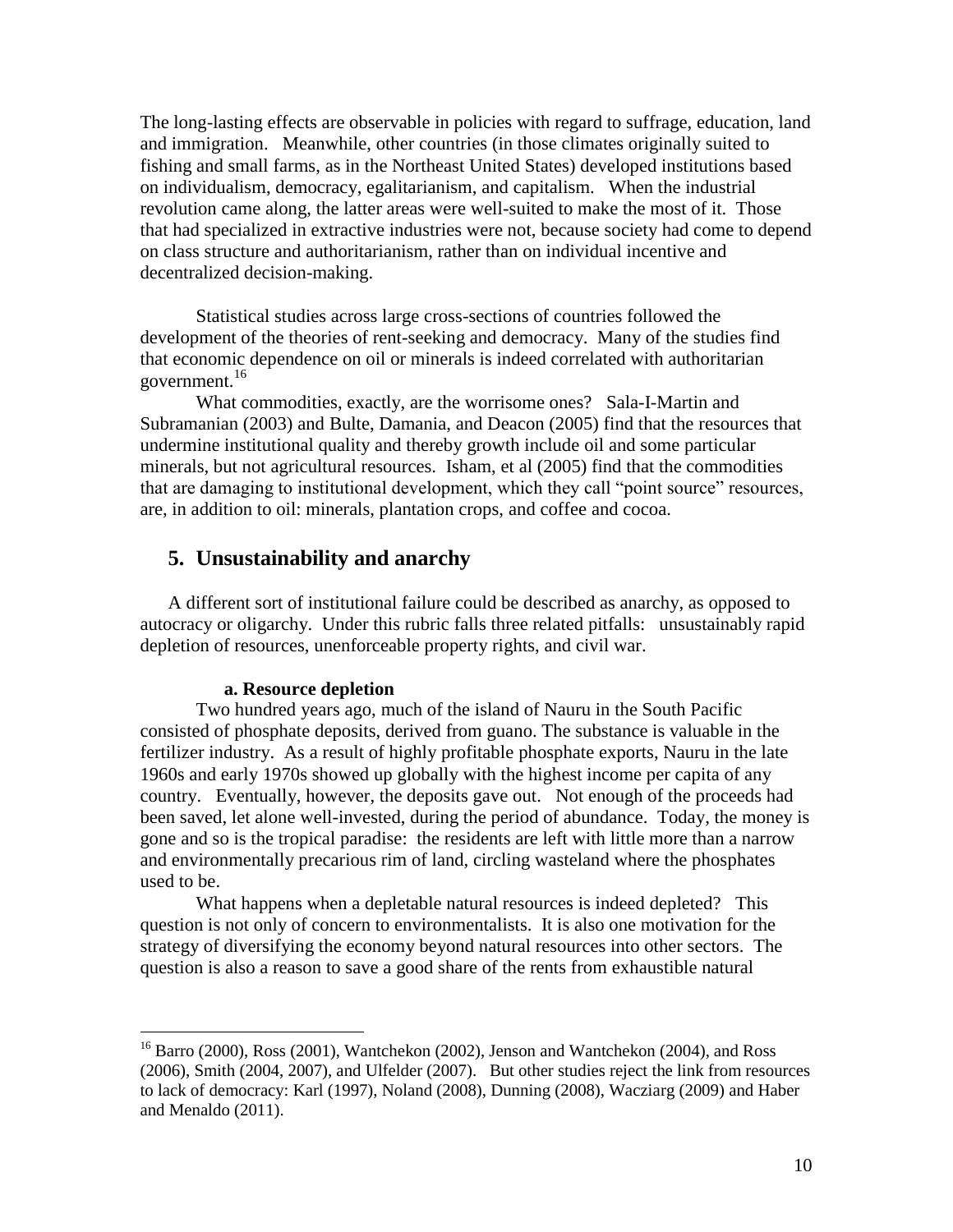resources, so that future generations do not suffer an exhaustion of total wealth or a diminution in the flow of consumption.<sup>17</sup>

Sometimes, as in the Nauru example, it is the government that has control of the natural resource and excessive depletion is another instance of a failure in governance. Politicians tend to extract at a rate in excess of the efficient path because they discount the future too much.<sup>18</sup> They discount the future because they are more intent on surviving the next election or coup attempt.

Privatization would be a possible answer to the problem of excessive depletion, if a full assignment of property rights were possible, thereby giving private sector owners adequate incentive to conserve the resource in question. But often this is not possible, either physically or politically. The difficulty in enforcing property rights over some non-renewable resources constitutes a category of natural resource curse of its own.

#### **b. Unenforceable property rights**

While one theory holds that the physical possession of mineral wealth undermines the motivation for the government to establish a broad-based regime of property rights for the rest of the economy, another theory holds that some natural resources do not lend themselves to property rights whether the government wants to apply them or not. Overfishing, overgrazing, and over-use of water are classic examples of the so-called "tragedy of the commons" that applies to "open access" resources. Individual fisherman or ranchers or farmers have no incentive to restrain themselves, even while the fisheries or pastureland or water aquifers are being collectively depleted. The difficulty in imposing property rights is particularly severe when the resource is dispersed over a wide area, as timberland. Even the classic point-source resource, oil, can suffer the problem, especially when wells drilled from different plots of land hit the same underground deposit.

This unenforceability of property rights is the market failure that can invalidate some of the standard neoclassical economic theorems in the case of open access resources. One obvious implication of unenforceability is that the resource will be depleted more rapidly than is optimal calculations call for.<sup>19</sup> The benefits of free trade are another possible casualty: the country might be better off without the ability to export the resource, if doing so exacerbates the excess rate of exploitation.<sup>20</sup>

Common pool resources are those that are at the same time (i) subtractable (as are private goods) and (ii) costly to exclude users from consuming (as are public goods), while yet (iii) not impossible to exclude users from.<sup>21</sup> Enforcement of property rights is all the more difficult in a frontier situation.<sup>22</sup> The American "Wild West" saw legendary claim-jumping in the gold or silver rushes of the late  $19<sup>th</sup>$  century and early 20th. Today,

<sup>&</sup>lt;sup>17</sup> Hartwick (1977) and Solow (1986).

<sup>&</sup>lt;sup>18</sup> Robinson, Torvik and Verdier (2006).

 $^{19}$  E.g., Dasgupta and Heal (1985).

 $20$  Brander and Taylor (1997). Hardwood forests are a strong example.

 $21$  Ostrom and Ostrom (1977).

 $22$  Barbier (2005ab, 2007) argues that frontier exploitation of natural resources can lead to unsustainable development characterized by a boom-bust cycle as well as permanently lower levels of income in the long term. Findlay and Lundahl (1994, 2001) study economic development in frontier countries of the late  $19<sup>th</sup>$  and early  $20<sup>th</sup>$  centuries.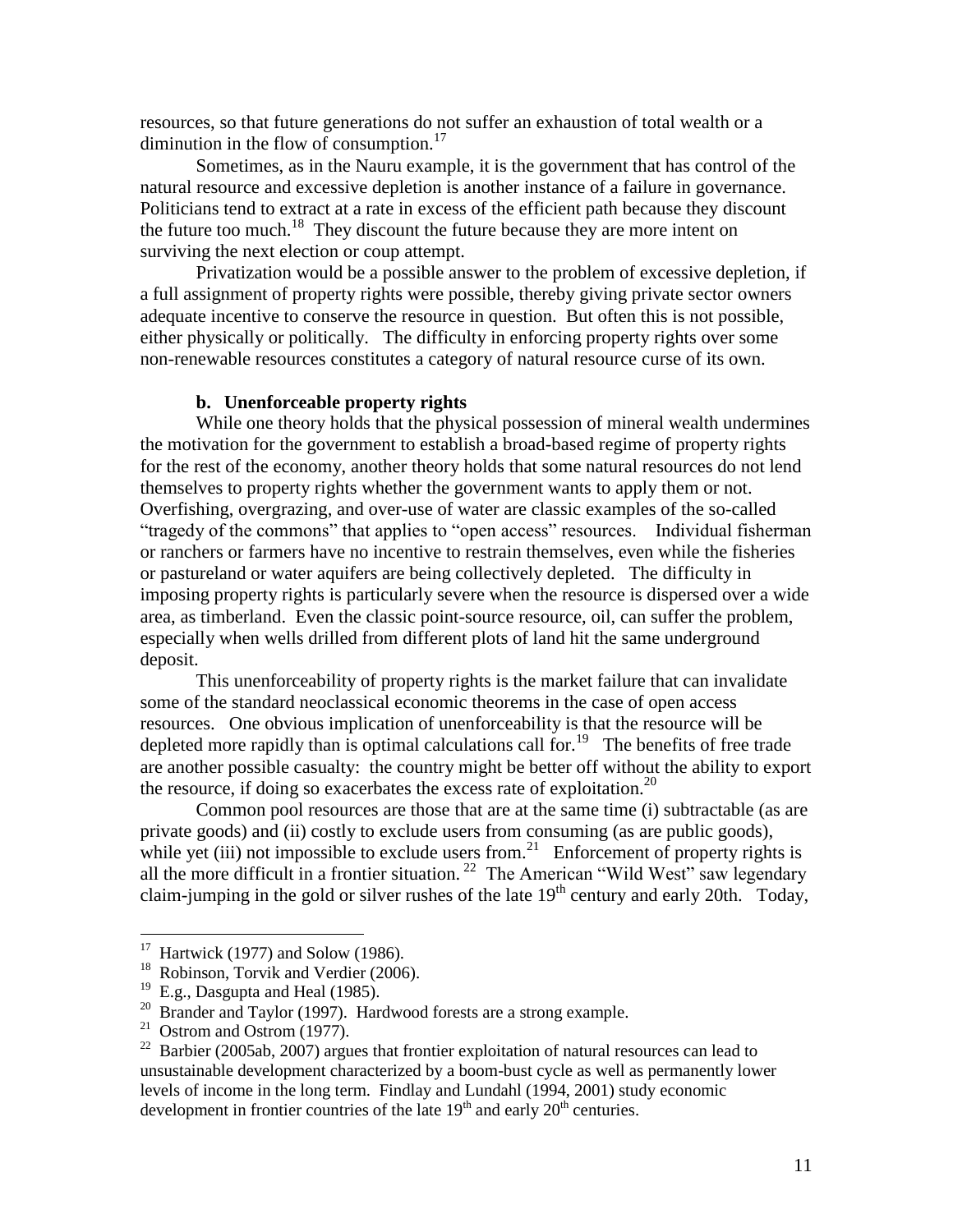anarchic conditions can apply in the tropical forest frontiers of the Amazon, Borneo or the Congo.

## **c. Civil war**

Domestic conflict, especially when violent, is certainly bad for economic development. Where a valuable resource such as oil or diamonds is there for the taking, rather than when production requires substantial inputs of labor and capital investment, factions are more likely to fight over it. Researchers have found that economic dependence on oil and mineral wealth is correlated with civil war.<sup>23</sup> Chronic conflict in such oil-rich countries as Angola and Sudan comes to mind. Civil war is, in turn, very bad for economic development.

# 7. **Dutch Disease**

The last of the six channels takes us into the macroeconomics of the business cycle. The "Dutch Disease" refers to some possibly unpleasant side effects of a boom in oil or other mineral and agricultural commodities. (The name is an arbitrary accident of history, originally inspired by side-effects of natural gas discoveries by the Netherlands in the late 1950s.<sup>24</sup>) The phenomenon arises when a strong, but perhaps temporary, upward swing in the world price of the export commodity causes some or all of the following side effects:

- a large real appreciation in the currency (taking the form of nominal currency appreciation if the country has a floating exchange rate or the form of money inflows and inflation if the country has a fixed exchange rate<sup>25</sup>);
- an increase in spending (especially by the government, which increases spending in response to the increased availability of tax receipts or royalties);
- an increase in the price of nontraded goods (goods and services such as housing that are not internationally traded), relative to traded goods (manufactures and other internationally traded goods other than the export commodity),
- a resultant shift of labor and land out of non-export-commodity traded goods (pulled by the more attractive returns in the export commodity and in non-traded goods and services), and
- sometimes a current account deficit (despite the enhanced revenue from commodity exports), thereby incurring international debt that may be difficult to service when the

 $\overline{a}$ <sup>23</sup> De Soyza (2000), Fearon and Laitin (2003), Collier and Hoeffler (2004), Humphreys (2005) and Collier (2007, Chapter 2) all find that economic dependence on oil and mineral wealth is correlated with civil war.

<sup>24</sup> The name is due to *the Economist* magazine; Kremers (1986). Gregory (1976), Corden (1984) and Neary and van Wijnbergen (1986) gave us three of the first models.

 $^{25}$  E.g., Edwards (1986). During the boom of 2001-2010, examples of fixed-rate oil-producing countries where the real appreciation came via money inflows and inflation include Saudi Arabia and the Gulf emirates. Examples of floating-rate natural resource countries where the real appreciation took the form of nominal currency appreciation include Australia, Chile, Kazakhstan, Mexico, Norway, Russia, or South Africa. (Chen and Rogoff, 2003, document the sensitivity of exchange rates to commodity prices in the cases of Australia and New Zealand. Frankel, 2007, does South Africa.)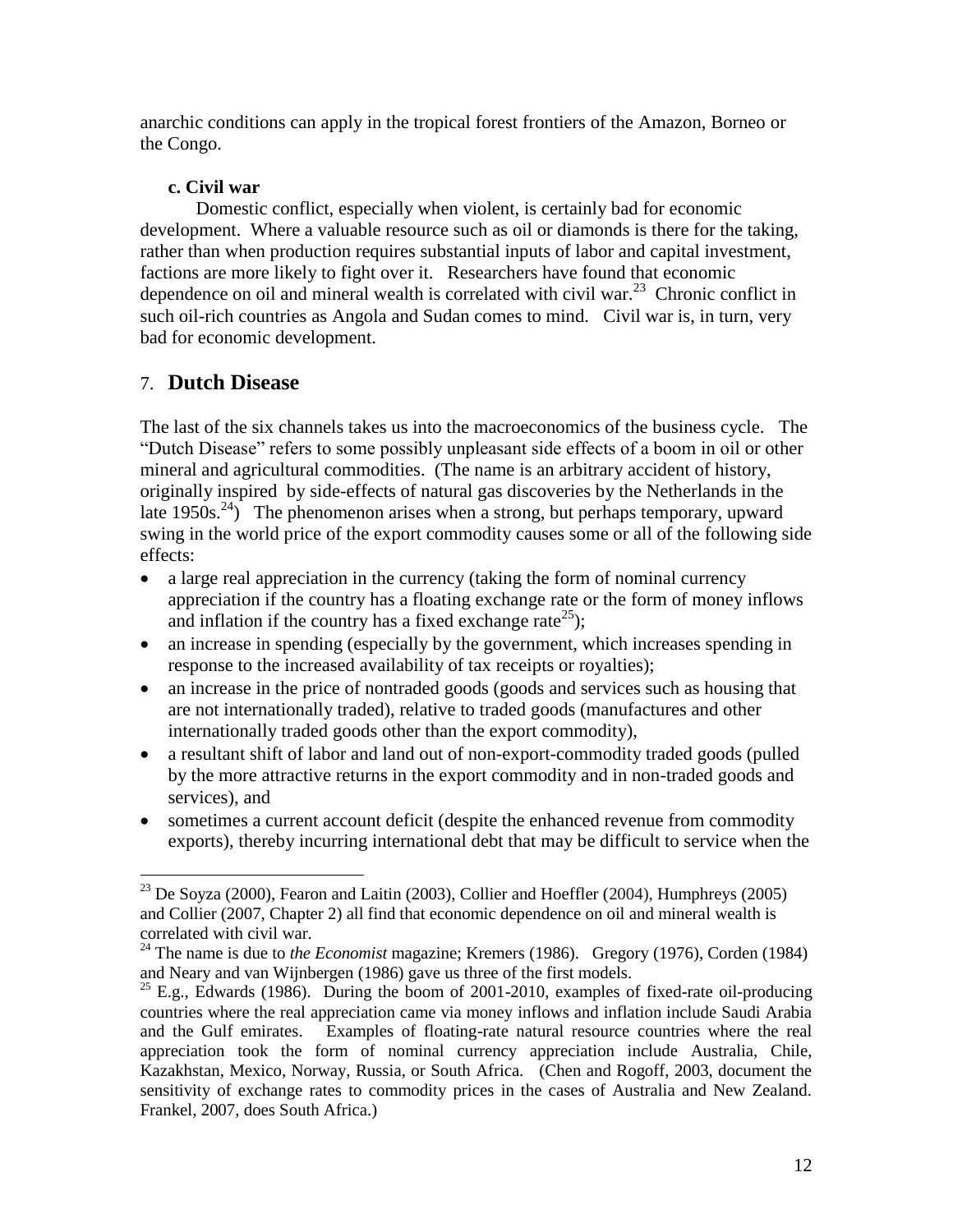commodity boom ends.<sup>26</sup>

What makes the Dutch Disease a "disease?" One interpretation, particularly relevant if the complete cycle is not adequately foreseen, is that the process is all painfully reversed when the world price of the export commodity goes back down. In that case the Dutch Disease is an example of the costs of volatility in commodity prices. A second interpretation is that, even if the perceived longevity of the increase in world price turns out to be accurate, the crowding out of non-commodity exports is undesirable, perhaps because the manufacturing sector has greater externalities for long-run growth ("de-industrialization").<sup>27</sup> In that case, an example of the costs of crowding out manufacturing, the problem is a high level of commodity prices, not cyclical fluctuations per se.

The reallocation of resources across tradable sectors, e.g., from manufactures to oil, may be the inevitable response to the fundamentals of the global economy, regardless of national macroeconomics. But the movement into non-traded goods is macroeconomic in origin and requires a thoughtful strategy from the monetary authorities. "Letting the markets work" is not a fully adequate guide to policy.

The expansion of the non-traded goods sector, sometimes into the territory of overheating (inflation and asset bubbles) is not solely a result of real appreciation of the currency. Fiscal policy also plays a big role. Many authors have documented that fiscal policy tends to be procyclical in developing countries, especially in comparison with industrialized countries.<sup>28</sup> An important cause of procyclical spending is precisely that government receipts from taxes or royalties rise in booms, and the government cannot resist the temptation or political pressure to increase spending proportionately, or more than proportionately. Procyclicality is especially pronounced in countries that possess natural resources and where income from those resources tends to dominate the business cycle.<sup>29</sup> Two large budget items that account for much of the increased spending from  $\frac{1}{2}$  booms are investment projects and the government wage bill.<sup>30</sup>

## **Skeptics**

 $\overline{a}$ 

Some skeptics question whether there really is a Natural Resource Curse. They point to examples of commodity-exporting countries that have done well, persuasively arguing that natural resource endowments do not necessarily doom a country to slow growth.

 $26$  Manzano and Rigobon (2008) argue that the negative Sachs-Warner effect of resource dependence on growth rates during 1970-1990 was mediated through international debt incurred when commodity prices were high. Arezki and Brückner (2010a, b) find that commodity price booms lead to increased government spending, external debt, default risk and sovereign bond spreads in autocracies, and but do not have those effects in democracies.

<sup>&</sup>lt;sup>27</sup> Van Wijnbergen (1984), Matsuyama (1992) and Gylfason, Herbertsson and Zoega (1999).

<sup>&</sup>lt;sup>28</sup> Cuddington (1989), Gavin and Perotti (1997), Tornell and Lane (1999), Kaminsky, Reinhart, and Vegh (2004), Talvi and Végh (2005), Alesina, Campante and Tabellini **(**2008), Mendoza and Oviedo (2006), Ilzetski and Vegh (2008) and Medas and Zakharova (2009).

 $29$  Cuddington (1989) and Arezki, Hamilton and Kazimov (2011) show the correlation between commodity booms and spending booms.

<sup>&</sup>lt;sup>30</sup> Gelb (1986) and Medas and Zakharova (2009), respectively.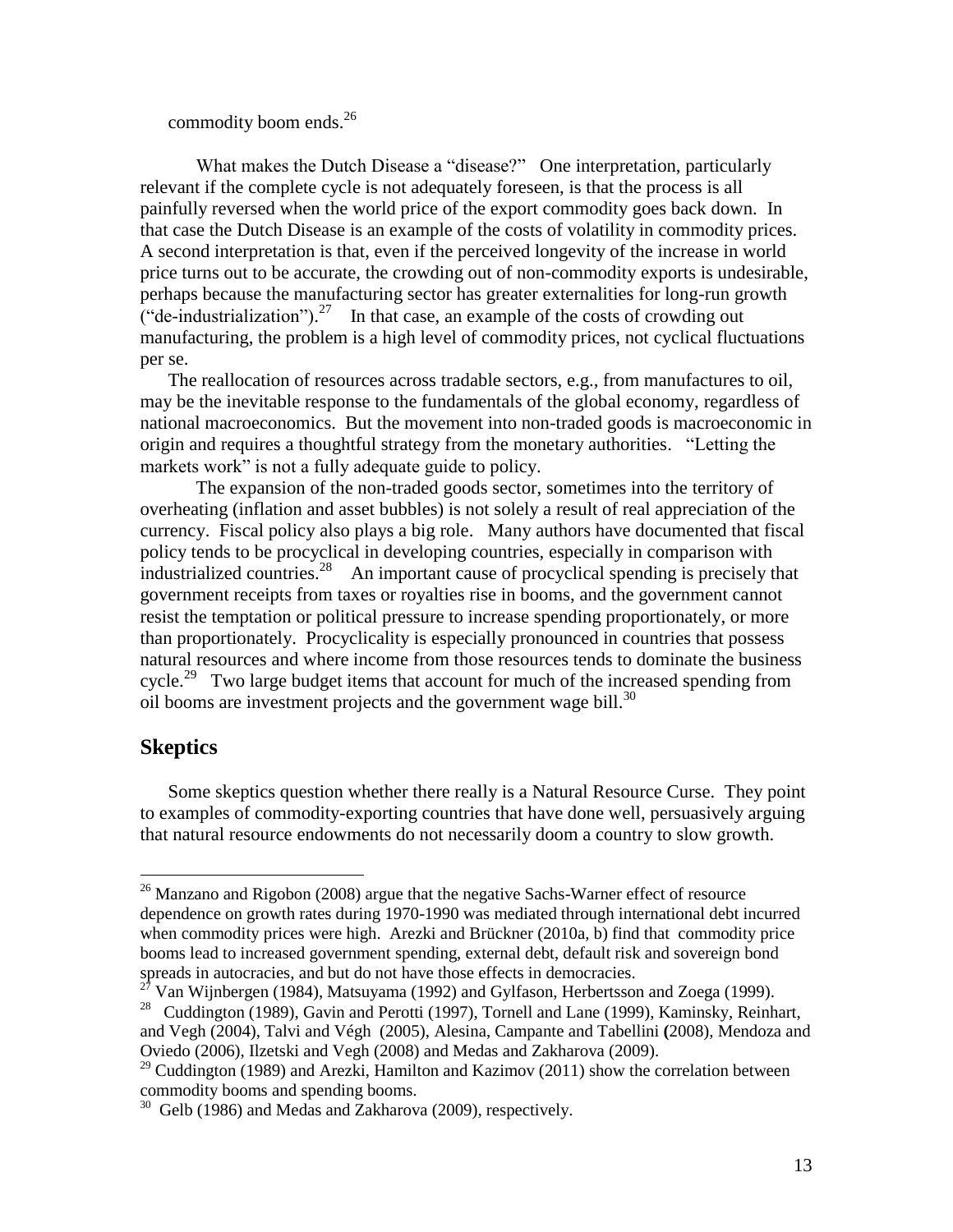Everyone recognizes that Norway is conspicuous as an oil-producer at the top of the international league tables for governance and economic performance.<sup>31</sup> Botswana and the Congo are both abundant in diamonds; yet Botswana is the best performer in continental Africa in terms of democracy, stability, and rapid growth of income,<sup>32</sup> while the Congo is among the very worst.  $33$ 

The skeptics question the negative relationship even as a statistical generalization that holds on average. Delacroix (1977), Davis (1995), and Herb (2005) and Alexeev and Conrad (2009) all find no statistical evidence of the natural resource curse.

Why do different studies come to opposite conclusions? In some cases, the explanation for different results may be that resource wealth may raise the *level* of per capita income, while reducing or failing to raise the *growth rate* of income (or the end-ofsample level of income, if the equation conditions on initial income).<sup>34</sup> This is especially likely to make the difference if the data do not go back to a time before oil or minerals were discovered. Many authors argue that the important question is whether the country already has good institutions at the time that oil or other minerals are discovered, in which case it is more likely to be put to use for the national welfare instead of the welfare of an elite.<sup>35</sup> Arezki and Van der Ploeg (2007) use instrumental variables to control for the endogenous component of institutional quality and trade; they confirm that the adverse effect of natural resources on growth is associated with exogenously poor institutions and, especially, that it is associated with exogenously low levels of trade.

The skeptics argue that "resource dependence" and commodity booms are not exogenous. In some cases the crucial difference is whether "natural resource intensity" is measured by true endowments ("natural resource wealth"), or rather by exports ("natural resource dependence"). The skeptics argue that commodity exports are highly endogenous.<sup>36</sup> In other words, oil wealth is not necessarily the cause and institutions the effect; it could be the other way around.

 $31$  Røed Larsen (2004). Norway is literally ranked number one out of 182 countries in the Human Development Index. In terms of real income, Norway is ranked number 5, just behind Qatar and the UAE. For comparison, the US is number 9 in real income, and 13 on the HDI.<br> $\frac{32}{2}$  Engelbert (2000), Serref and Jimenii (2001), Acemealy, Johnson, and Bohinson (2003) and Engelbert (2000), Sarraf and Jimanji (2001), Acemoglu, Johnson, and Robinson (2003) and Iimi (2006) are among those noting Botswana"s conspicuous escape from the Resource Curse of its neighbors.

<sup>&</sup>lt;sup>33</sup> Most African countries grew more strongly in the years 2000-10 than previously, in part due to rising mineral prices (Beny and Cook, 2009). But countries like the Congo and Chad remain in the bottom 5 per cent of countries in the Human Development Index. Oil-rich Nigeria ranks 142nd out of 169. (*Human Development Report*, 2010.)

 $34$  Rodriguez and Sachs (1999) and Alexeev and Conrad (2009).

<sup>&</sup>lt;sup>35</sup> Mehlum, Moene, and Torvik (2006), Robinson, Torvik and Verdier (2006), McSherry (2006), Smith (2007), Collier and Goderis (2007), and Boschini, Petterson and Roine (2007). Bhattacharyya and Hodler (2009) find that natural resource rents lead to corruption, but only in

the absence of high-quality democratic institutions.

 $36$  Maloney (2002) and Wright and Czelusta (2003, 2004, 2006). Even recorded reserves, the most common measure of endowments, are somewhat endogenous as well, since they reflect discoveries, which in turn respond to both world prices and the productivity of the exploration industry, global and local.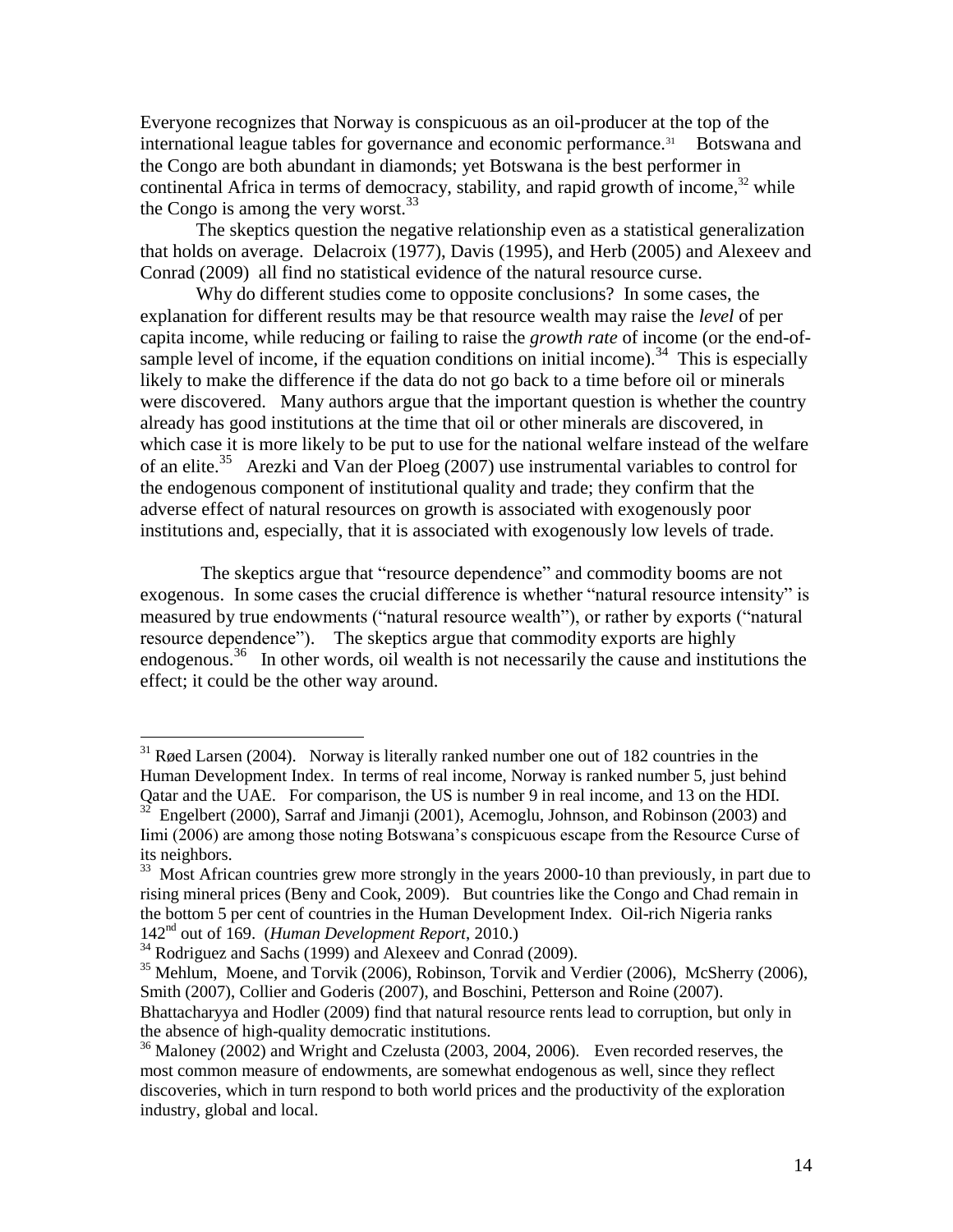The endogeneity can arise in several different ways. Industrialization may determine commodity exports rather than the other way around. The reverse causality could explain the negative correlation: those countries that fail at manufacturing have a comparative advantage at commodity exports, by default. Or the reverse causality might have a positive sign: good institutions and technological progress are just as useful for developing natural resources as they are for the other sectors of the economy, as the United States, Canada, Australia and Chile have shown.<sup>37</sup>

#### **Policies to avoid the pitfalls**

 $\overline{a}$ 

The conclusion is not that natural resource wealth need necessarily lead to inferior economic or political development, through any of these channels. It is best to view commodity abundance as a double-edged sword, with both benefits and dangers. It can be used for ill as easily as for good. That resource wealth does not in itself confer good economic performance is a striking enough phenomenon, without exaggerating the negative effects. The priority for any country should be on identifying ways to sidestep the pitfalls that have afflicted other commodity producers in the past, and to find the path of success.

Governments often adopt policies in the name of dealing with commodity price volatility that do not work or are actually harmful. These include commodity marketing boards, controls on exports, price controls, cartels and bans on derivative markets. But some institutional innovations can help avoid the natural resource curse and achieve natural resource blessings instead.

Of eight particularly promising ideas, three seek to design contracts so as to spread risk efficiently, three are designed to make macroeconomic policy less procyclical, and two are intended to protect funds from waste or corruption:

- 1. Indexation of oil or mineral contracts to world prices of the commodity.
- 2. Hedging of export proceeds on option markets, as Mexico has done.
- 3. Denomination of debt in terms of the world price of the export commodity
- 4. Chile-style fiscal rules, which prescribe a structural budget surplus and use independent panels of experts to determine what long-run price of the export commodity should be assumed in forecasting the structural budget.
- 5. An exchange rate policy that initially dampens upward pressure on the currency via sterilized intervention in the foreign exchange market, and only turns to currency appreciation when the commodity boom has proved to be long-lived or when inflation is no longer contained.
- 6. An inflation target for the central bank that emphasizes product prices, rather than the CPI on which the fashionable monetary regime of Inflation Targeting is usually based
- 7. Transparent commodity funds. Botswana"s "Pula Fund" is probably a better model than the frequently touted Norwegian Pension Fund, because investments by the latter are subject to political influence.

 $37$  Norman (2009) points out that the discovery and development of oil is not purely exogenous, but rather is endogenous with respect to, among other things, the efficiency of the economy.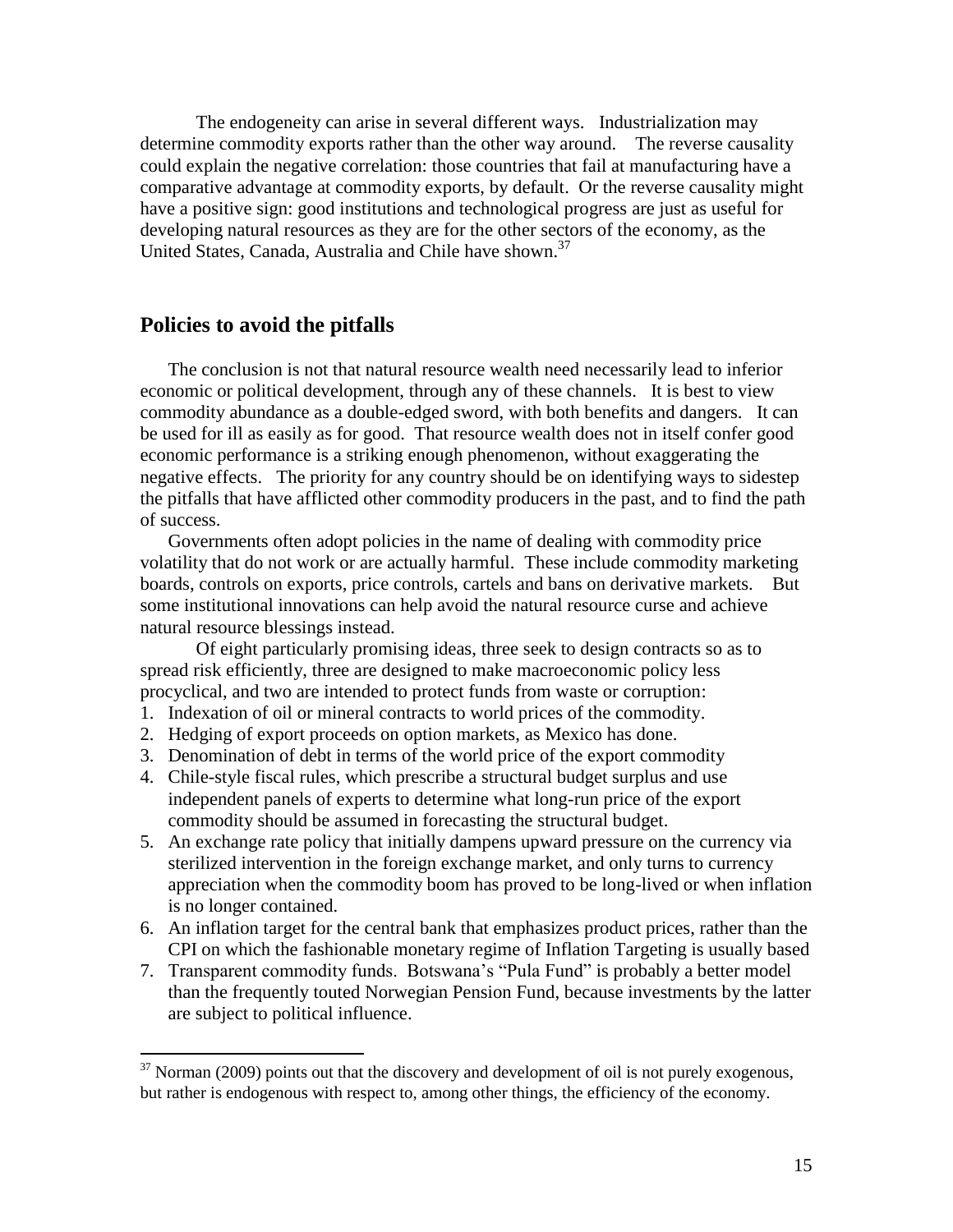8. Lump-sum per capita distribution of oil or mineral revenues, to make sure it doesn"t end up in the bank accounts of corrupt officials.

We elaborate on each of these in turn.

### **1. Indexation of contracts to world prices.**

Contracts between producing countries and foreign mining companies are often plagued by "time inconsistency": A price is set by contract, but later the world price goes up, and the government wants to renege. It doesn't want to give the company all the profits, and why should it? But this is a "repeated game." The risk that the locals will renege makes foreign companies reluctant to do business in the first place. This limits the availability of capital to the country. The process of renegotiation can have large transactions costs, including interruptions in the export flow. Conversely, if the world price goes down, then the foreign firm may renege. The logical solution is indexation of the contracts: the two parties agree ahead of time, "if the world price goes up 10%, then the gains are split between the company and the government" in some particular proportion. Indexation shares the risks of gains and losses, without the costs of renegotiation or damage to a country's reputation from reneging.

### **2. Hedging of export proceeds on option markets.**

Producers who sell their minerals on international spot markets, are exposed to the risk that the dollar price rises or falls. The producer can hedge the risk by selling that quantity on the forward or futures market. As with indexation of the contract price, hedging provides efficient sharing of risk and automatic adjustment to changes in world prices. Futures markets have one serious drawback from a bureaucratic or political point of view. If a government ministry hedges on the futures market, the Minister receives no credit for having saved the country from disaster when the world price falls, but is excoriated for having sold out the national patrimony when the price rises. Better, then, is a hedging strategy employed by Mexico: it uses options to eliminate only the risk of a *fall* in price in the price of oil. 38 In this way it retains the upside risk while reducing the downside risk.

#### **3. Denomination of debt in terms of the world price of the export commodity**

This is a proposal for those countries that are borrowers despite their commodity wealth. A copper-producer should index its debt to the copper price. Then debt service obligations automatically rise and fall with the value of copper exports. Oil-producers should index their debt in terms of oil. And so forth. Debt crises hit Mexico in 1982 and Indonesia, Russia and Ecuador in 1998, when the dollar prices of their oil exports fell, and so their debt service ratios worsened abruptly. This would not have happened if their debts had been indexed to the oil price. Again, adjustment in the event of fluctuations in the oil price is automatic. This idea has been around for a long time, but has virtually never been put into practice. Potential issuers worry that there is not enough demand for

 $38$  Duclaud and García (2011).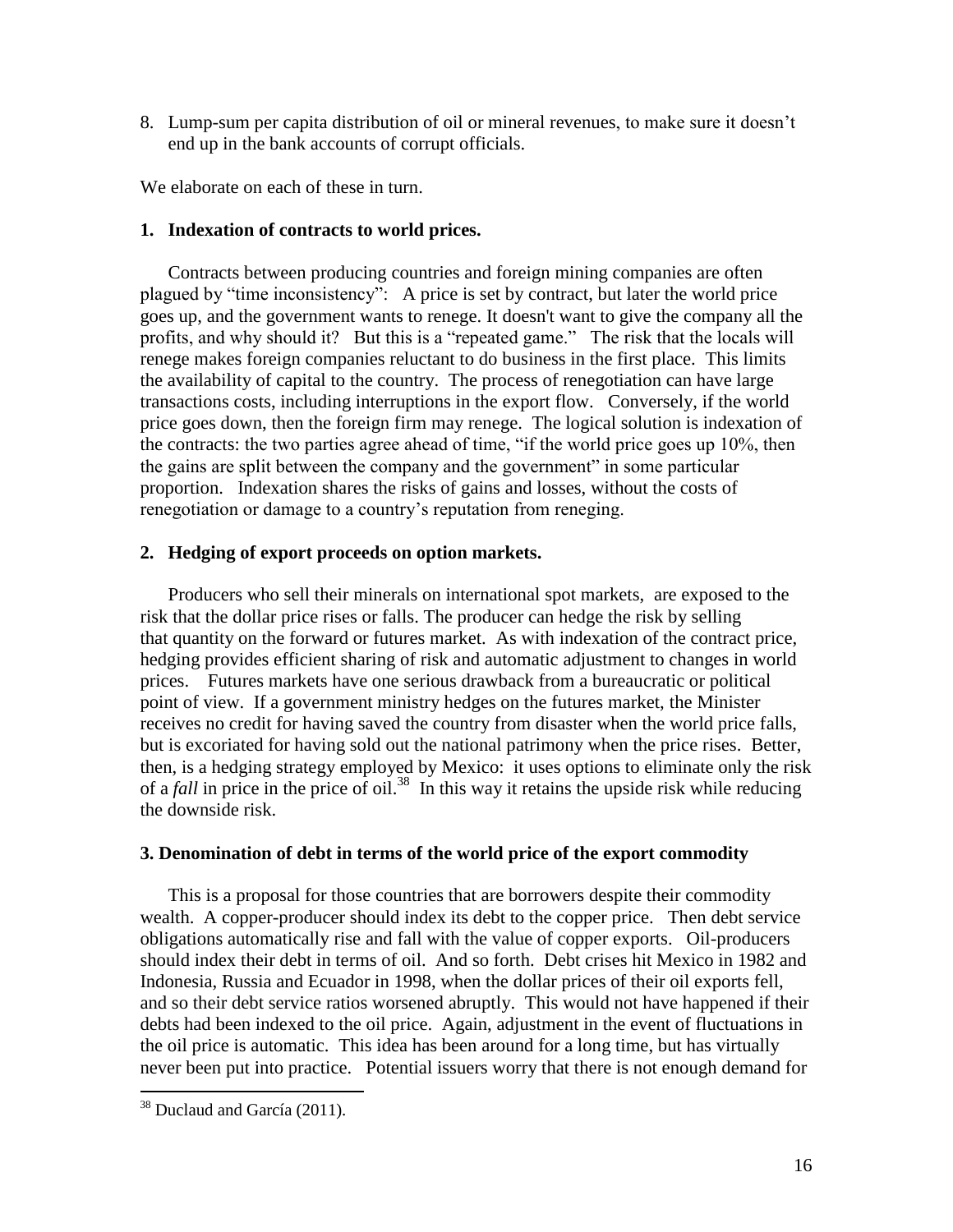such bonds. One would think that airlines and utility companies would have a natural demand for oil bonds, electronic equipment manufacturers a natural demand for copper bonds, etc. It must be that bonds denominated in a particular kind of oil and carrying the credit risk of a particular country are too specialized a niche to generate the necessary liquidity to make a viable market. But then the World Bank might be able to make the market: It would lend to interested oil-producing countries in terms of oil in place of lending to them in dollars, and then offset its collective exposure to oil market conditions by selling to investors a bond denominated in a common oil price index.

#### **4. Chile-style fiscal rules**

Roughly one third of developing countries in the decade 2000-09 managed to shift from the historic pattern of procyclical fiscal policy to countercyclical fiscal policy. The progress was particularly dramatic in the case of Chile: it ran large surpluses during the copper boom of 2003-08, and was able to ease its fiscal policy substantially in the recession of 2009. This achievement was not solely the result of wise policy-makers choosing the right policies. They were helped by an institutional framework that was put into place in 2000, and that can offer useful lessons for others.<sup>39</sup>

Chile"s fiscal institutions consist essentially of three rules. First, every government must set a budget target. Second, the target is phrased in structural terms: Deficits are allowed only to the extent that (i) output falls short of trend, in a recession, or (ii) the price of copper is below its trend. The target for the structural budget surplus was set at zero in 2008 under President Bachelet, which implied a substantial actual surplus because the copper price was high and the economy was booming. Third, ten-year trends are projected by two panels of independent experts, outside the political process. The result is that Chile avoids the pattern of 32 other governments, where forecasts in booms are biased toward over-optimism. This is why Chile ran surpluses in the 2003-07 boom. The United States and Europe failed to do so in part because their fiscal authorities made systematically over-optimistic forecasts during this period of expansion.

#### **5. An exchange rate policy that responds to a boom initially by accumulating reserves and then turning later to currency appreciation.**

One cannot prescribe an appropriate exchange rate regime without knowing a lot about a country. But for some countries that have been pursuing exchange rate targets of some sort, a sensible response to a natural resource export boom may run as follows. At the start, continue to intervene in foreign exchange markets to dampen somewhat the upward pressure on the currency in the early stages of the booms, while seeking to prevent the money supply from swelling (e.g., by raising reserve requirements on banks). The aim is to preserve the inflation-fighting credibility of the existing exchange rate anchor, while also accumulating some foreign exchange reserves which will be useful in case of a reversal of fortune. (Another motive for accumulating reserves, if the central bank has political independence and the natural resource fund does not, is to leave the funds where they cannot easily be raided by politicians with short horizons.

 $39$  Frankel (2012), Frankel, Vegh and Vulentin (2011).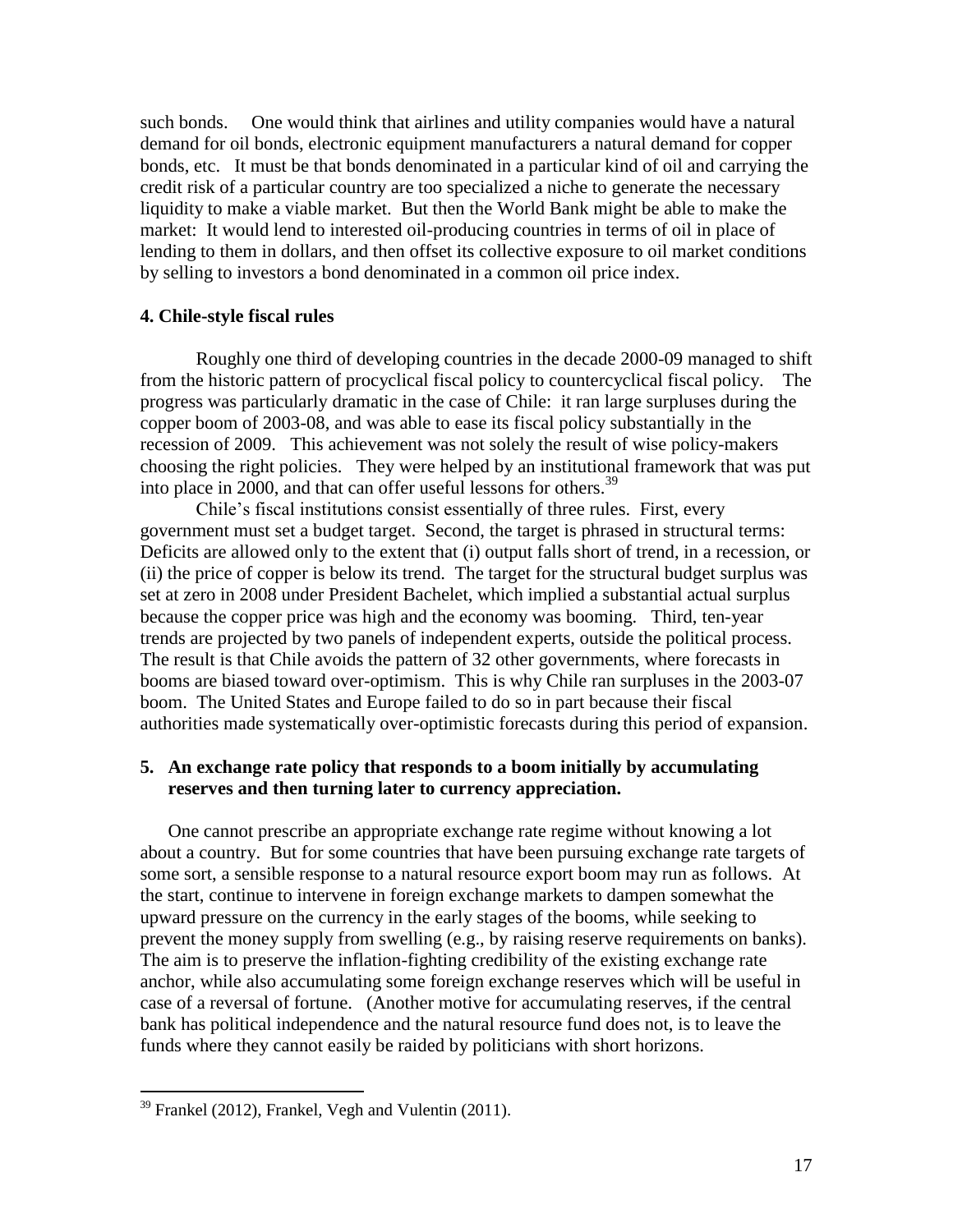Subsequently, if the commodity boom has proved to be long-lived or domestic inflation is no longer contained, allow gradual appreciation, thus accommodating the terms of trade shock when it turns out to be persistent, rather than trying to aratificially suppress it. But then a country that gives up the exchange rate as the nominal anchor for its monetary policy will need a new one…

#### **6. An inflation target for the central bank that emphasizes product prices**

Among the list of possible nominal anchors for monetary policy, Inflation Targeting has been the most popular alternative to exchange rate targeting, over the last decade or two. For countries with terms of trade volatility, I have recently proposed a new alternative, which I call PPT, for Product Price Targeting.<sup>40</sup> The idea can be thought of as a modification of Inflation Targeting, with the important difference that the price index is output-oriented rather than consumption-oriented. The GDP deflator would do nicely, but it would be better to have a measure that is available monthly. The important point is that the index should give heavy weight to commodities that are produced for export, and should give little weight to commodities that are imported. The CPI does it the other way around.

Why is the difference important? On the one hand, if the export commodity is in the index, as under PPT, then monetary policy will automatically accommodate fluctuations in the export price: the currency appreciates when the world market for the export commodity is strong and depreciates when it is weak. This is a desirable property, that CPI targeting unfortunately lacks On the other hand, if the import commodity is in the index, as under CPI-targeting, then monetary policy reacts perversely to fluctuations in the import price: the currency appreciates when import prices are high and depreciates when they are low. This is exacerbation of terms of trade fluctuations is an undesirable property, which PPT fortunately lacks. Thus PPT is less procyclical than CPI targeting.

One way to think of it is that PPT delivers the best of both worlds in the classic debate over exchange rate regimes: it accommodates terms of trade fluctuation as floating is supposed to do,<sup>41</sup> and yet at the same time provides a nominal anchor, as exchange rate targeting and IT are supposed to do.

#### **7. Professionally managed commodity funds.**

The proceeds of commodity exports should be used to establish transparent sovereign wealth funds, in order to assure that future generations share the bounty, while investing in assets that earn a higher rate of return than the paltry return on US treasury bills (where most central bank reserves are held). Botswana"s "Pula Fund," built on earnings from the sale of diamonds, is worth emulating. The fund, invested entirely in securities denominated in other currencies, serves both as a sinking fund to offset the depletion of diamonds and as a buffer to smooth economic fluctuations. Management of the Pula

 $40$  Frankel (2003, 2005, 2011).

 $41$  Broda (2004) and Edwards and Levy Yeyati (2005) support the textbook proposition that floating exchange rates stabilize the economy relative to fixed rates in the presence of trade shocks.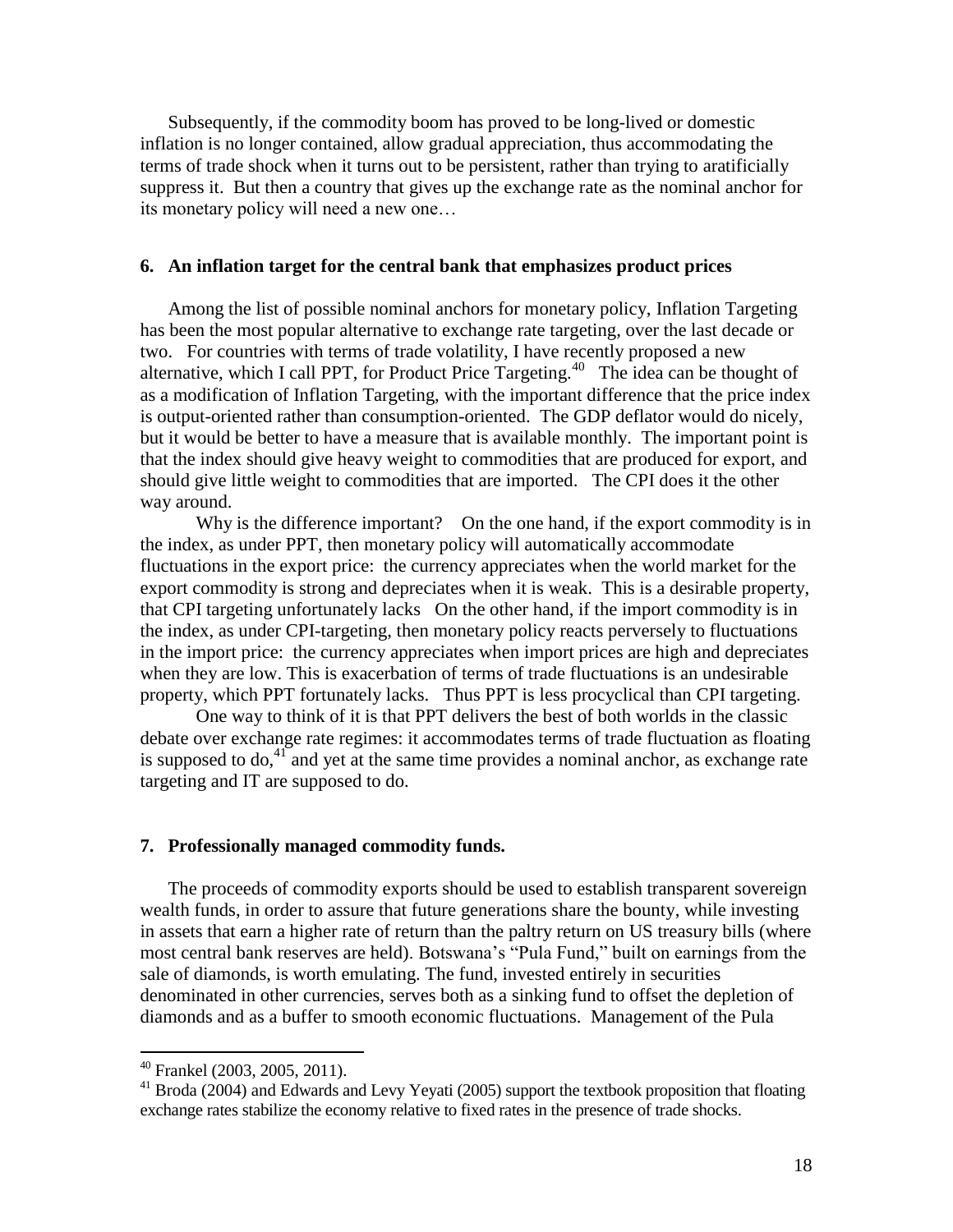Fund is delegated to independent professionals with instructions to pursue only the financial interest of the people of Botswana, undistorted by any political goals. This makes it a better model for other resource-rich countries than the more widely touted petroleum fund of Norway.

#### **8. Lump-sum per capita distribution of commodity revenues**

The Alaska Permanent Fund saves earnings from the state"s oil sector. Alaska state law says that the Fund must distribute half of the investment earnings on an equal per capita basis. The theory is that the citizens know how to spend their money better than does their government. Certainly the system gives Alaskans a good reason to feel that they are full stakeholders in the Fund. Sala-i-Martin and Subramanian (2003) suggest that Nigeria should similarly distribute its oil earnings on a equal per capita basis. Birdsall and Subramanian (2004) make the same proposal for Iraq and Gelb and Majerowicz (2011) for Uganda. $42$ 

## **Conclusions**

Much theoretical reasoning and statistical evidence suggests that possession of natural resources such as hydrocarbons, minerals, and perhaps agricultural endowments, can confer negative effects on a country, along with the benefits. This paper has considered six channels whereby natural resources have been hypothesized to have negative effects on economic performance. The first, the Prebisch-Singer hypothesis of a negative longterm trend in commodity prices is counteracted by theoretical arguments for a positive trend, and empirical findings that there is no consistent trend either way. But the other five channels each have some truth to them.

(1) Commodity price volatility is high, which imposes risk and transactions costs. (2) Specialization in natural resources can be detrimental to growth if it crowds out the manufacturing sector and the latter is the locus of positive externalities. (3) Commodity endowments lead to autocractic and oligarchic institutions, characterized by corruption, inequality, class structure, and absence of rule of law. (4) Another possibility is anarchic institutions. Countries that are endowed with natural resources could have a proclivity for armed conflict. The absence of property rights can also exacerbate the incentive to deplete natural resource endowments too rapidly, leaving the country with little to show for them. (5) The Dutch Disease, resulting from a commodity boom, entails real appreciation of the currency and increased government spending, both of which expand nontraded goods and service sectors such as housing and render uncompetitive noncommodity export sectors such as manufactures. If and when world commodity prices go back down, adjustment is difficult due to the legacy of bloated government spending and debt and a shrunken manufacturing sector.

It is clear that some resource-rich countries do surprisingly poorly economically, while others do well. We have noted examples of both sorts: Norway, Botswana and

 42 Ross (2007).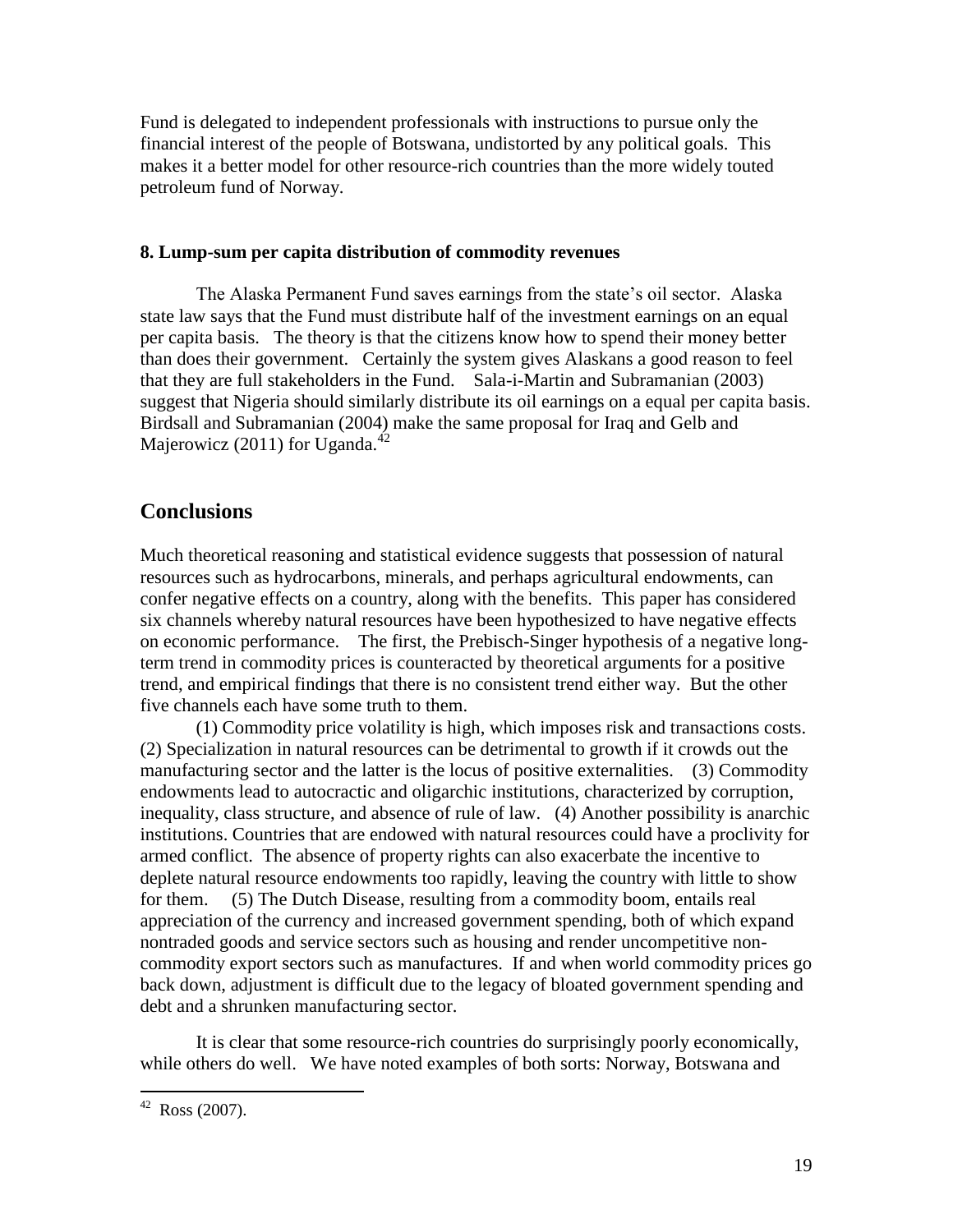Chile, which have done very well with their endowments (oil, diamonds and copper, respectively), versus Sudan, Bolivia and the Congo which have done much less well. The Natural Resource Curse should not be interpreted as a rule that resource-rich countries are doomed to failure. The question is what policies to adopt to increase the chances of prospering. It is safe to say that destruction or renunciation of resource endowments, to avoid dangers such as the corruption of leaders, will not be one of these policies. Even if such a drastic action would on average leave the country better off, which seems unlikely, who would be the policy-maker to whom one would deliver such advice?

The paper concludes with a list of ideas for institutions designed to address aspects of the resource curse and thereby increase the chance of economic success. Some of the ideas that most merit consideration by countries rich in oil or other natural resources are as follows.

- 1. Include in contracts with foreign purchasers clauses for automatic adjustment of the price if world market conditions change.
- 2. Hedge export proceeds in commodity futures markets.
- 3. Denominate debt in terms of commodity prices.
- 4. To avoid excessive spending in boom times, allow deviations from a target surplus only in response to output gaps and long-lasting commodity price increases, as judged by independent panels of experts rather than politicians. Chile"s fiscal institutions are a model.
- 5. In response to an increase in world prices of the commodity, initially dampen nominal currency appreciation, adding to foreign exchange reserves. But if the boom turns out to be longer lasting, allow more exchange rate flexibility, accommodating the shift in the terms of trade even though it means sacrificing the exchange rate as a nominal anchor for monetary policy.
- 6. If the new monetary anchor is to be Inflation Targeting, consider using as the target, in place of the standard CPI, a price measure that puts greater weight on the export commodity, such as an index of export prices or producer prices. My proposal is called PPT, for Product Price Targeting.
- 7. Commodity Funds should be transparently and professionally run, with rules to govern the payout rate and with insulation of the managers from political pressure in their pursuit of the financial wellbeing of the country. Botswana"s Pula Fund is a model.
- 8. When spending oil wealth, consider lump-sum distribution on an equal per capita basis.

Needless to say, policies and institutions have to be tailored to local circumstances, country by country. But with good intentions and innovative thinking, there is no reason why resource-rich countries need fall prey to the curse.

#### **REFERENCES**

Acemoglu, Daron, Simon Johnson, James Robinson, 2001, "Colonial Origins of Comparative Development: An Empirical Investigation," *American Economic Review* 91, no. 5, 1369-1401.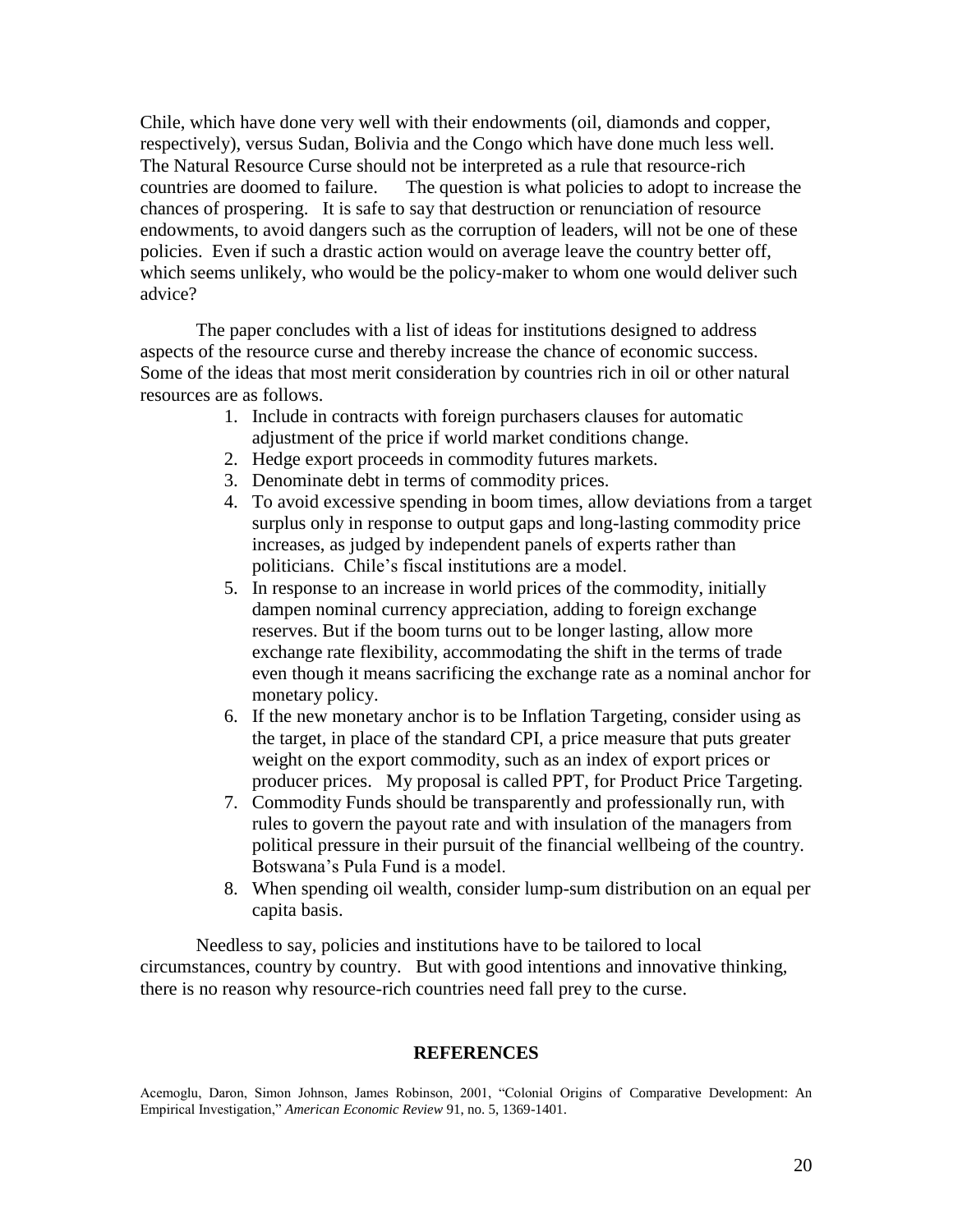Acemoglu, Daron, Simon Johnson, and James Robinson, 2003, "An African Success: Botswana," in *In Search of Prosperity,* edited by Dani Rodrik. *Analytic Narratives in Economic Growth* (Princeton: Princeton University Press).

Alesina, Alberto, Filipe Campante, and Guido Tabellini, 2008, "Why is Fiscal Policy Often Procyclical?" *Journal of the European Economic Association*, 6, no. 5, September, 1006-1036.

Alexeev, Michael, and Robert Conrad, 2009, "The Elusive Curse of Oil," *Review of Economics and Statistics*, 91, no. 3, 586-98.

Arezki, Rabah, and Markus Brückner, 2009, "Oil Rents, Corruption, and State Stability: Evidence From Panel Data Regressions," IMF Working Papers 09/267, International Monetary Fund. University of Adelaide[, School of](http://ideas.repec.org/s/adl/wpaper.html)  [Economics WP](http://ideas.repec.org/s/adl/wpaper.html) no.2011-07.

Arezki, Rabah, and Markus Brückner, 2010a, "International Commodity Price Shocks, Democracy, and External Debt," IMF Working Paper 10/53 (International Monetary Fund: Washington, DC).

Arezki, Rabah, and Markus Brückner, 2010b, "Resource Windfalls and Emerging Market Sovereign Bond Spreads: The Role of Political Institutions" (International Monetary Fund: Washington, DC).

Arezki, Rabah, Kirk Hamilton and Kazim Kazimov, 2011, "Resource Windfalls, Macroeconomic Stability and Growth: The Role of Political Institutions," (International Monetary Fund: Washington DC), May.

Arezki, Rabah, and Kareem Ismail, 2010, "Boom-Bust Cycle, Asymmetrical Fiscal Response and the Dutch Disease," IMF WP/10/94 (International Monetary Fund: Washington DC), April.

Arezki, Rabah, and Frederick van der Ploeg, "Trade policies, institutions and the natural resource curse," *Applied Economics Letters*, forthcoming. From "Can the Natural Resource Curse Be Turned Into a Blessing? The Role of Trade Policies and Institutions," IMF Working Paper 07/55, March.

Arezki, Rabah, and Frederick van der Ploeg, "Do Natural Resources Depress Income Per Capita?" *Review of Development Economics*, forthcoming. From IMF WPr 07/55.

Auty, Richard, 1990, *Resource-Based Industrialization: Sowing the Oil in Eight Developing Countries* (Clarendon Press: Oxford).

Auty, Richard, 1993, *Sustaining Development in Mineral Economies: The Resource Curse Thesis* (Oxford University Press, New York).

Auty, Richard, 2001, *Resource Abundance and Economic Development*, World Institute for Development Economics Research (Oxford University Press).

Auty, Richard, 2007, "Patterns of Rent-Extraction and Deployment in Developing Countries: Implications for Governance, Economic Policy and Performance," in G. Mavrotas and A. Shorrocks, editors, *Advancing Development: Core Themes in Global Economics* (Palgrave: London), 555-577.

Balagtas, Joseph, and Matthew Holt, 2009, "The Commodity Terms of Trade, Unit Roots and Nonlinear Alternatives: A Smooth Transition Approach," *[American Journal of Agricultural Economics](http://www3.interscience.wiley.com/journal/118482046/home)*, [Volume 91 Issue 1,](http://www3.interscience.wiley.com/journal/121634210/issue) Pages 87 – 105.

Barbier, Edward, 2005, "Frontier Expansion and Economic Development," *Contemporary Economic Policy* 23, no. 2, April, 286-303.

Barbier, Edward, 2005, *Natural Resources and Economic Development* (Cambridge University Press: Cambridge UK).

Barbier, Edward, 2007, "Frontiers and Sustainable Economic Development," *Environmental and Resource Economics*, 37:271–295.

Barro, Robert, 1991, "Economic Growth in a Cross Section of Countries," *Quarterly Journal of Economics*, CVI, May, 407-444.

Barro, Robert, 2000, "Inequality and Growth in a Panel of Countries," *Journal of Economic Growth*, 5: 5-28.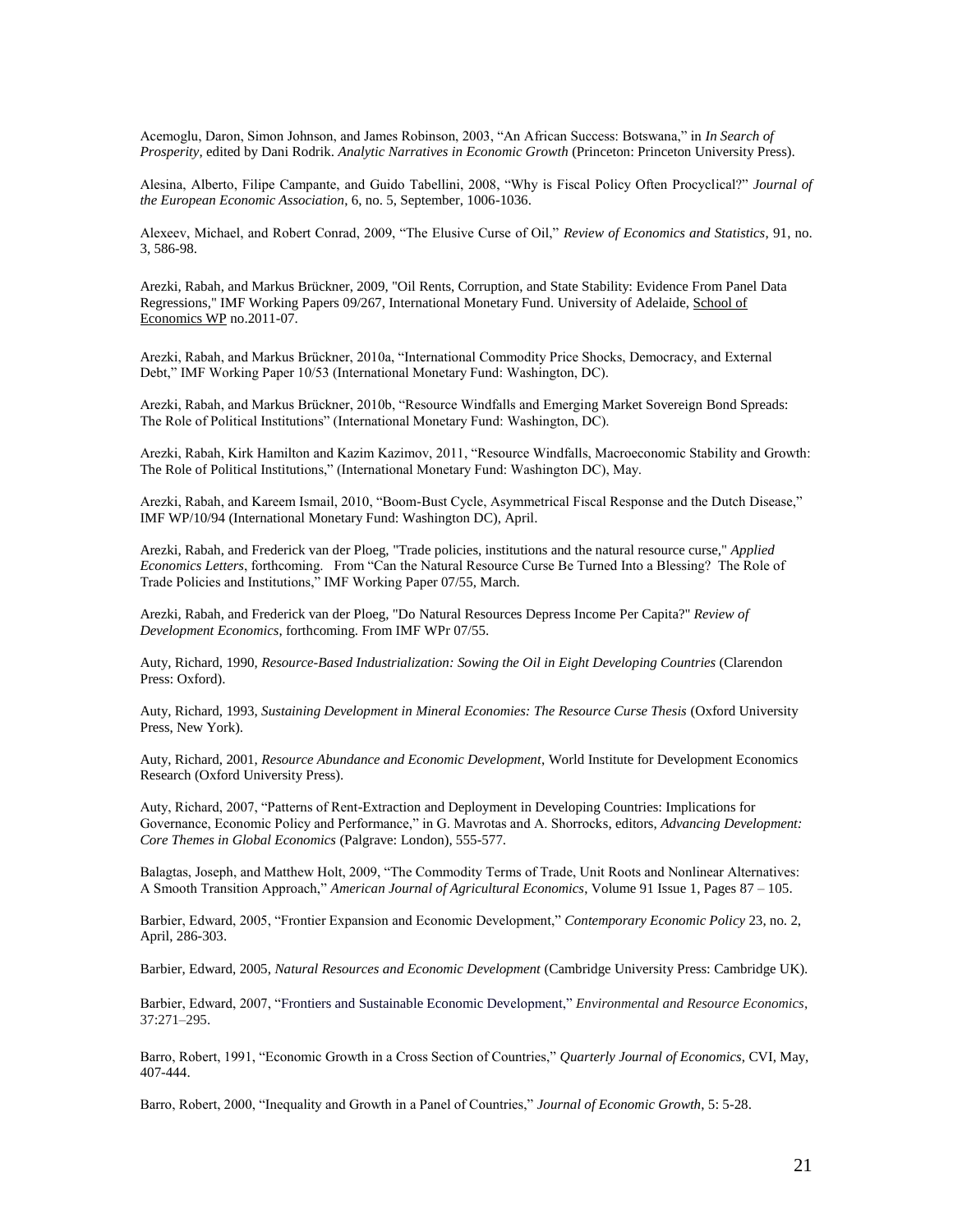Barsky, Robert, and Lutz Killian, 2002, "Do We Really Know that Oil Caused the Great Stagflation?" A Monetary Alternative," *NBER Macroeconomics Annual 2001*, vol. 16 edited by Ben Bernanke and Ken Rogoff 137-83 (MIT Press: Cambridge).

Barsky, Robert, and Lawrence Summers, 1988, "Gibson"s paradox and the Gold Standard," *Journal of Political Economy*, 96, no. 3, 528-550.

Beny, Laura, and Lisa Cook, 2009, "Metals or Management? Explaining Africa's Recent Economic Growth Performance," *American Economic Review,* 99, no. 2, May, 268-274.

Bhattacharyya, Sambit, and Roland Hodler, 2009, "Natural Resources, Democracy and Corruption," *European Economic Review*.

Birdsall, Nancy and Arvind Subramanian, 2004, "Saving Iraq From Its Oil." *Foreign Affairs* (July/August): 77-89.

Blattman, Christopher, Jason Hwang, and Jeffrey Williamson, 2007, ["Winners and losers in the commodity lottery: The](http://ideas.repec.org/a/eee/deveco/v82y2007i1p156-179.html)  impact of terms of [trade growth and volatility in the Periphery 1870-1939,](http://ideas.repec.org/a/eee/deveco/v82y2007i1p156-179.html)" *[Journal of Development Economics](http://ideas.repec.org/s/eee/deveco.html)* (Elsevier), vol. 82(1), pages 156-179, January. NBER WP 10600.

Bohn, Henning, and Robert Deacon, 2000, "Ownership Risk, Investment, and the Use of Natural Resources," *American Economic Review* 90, 526-549.

Boschini, Anne, Jan Pettersson, and Jesper Roine, 2007, "Resource Curse or Not: A Question of Appropriability," *Scandinavian Journal of Economics*, 109, no. 3, 593-617.

Brander, James, and M.Scott Taylor, 1997, "International Trade and Open-Access Renewable Resources: The Small Economy," *Canadian Journal of Economics*, 30, no. 3, 526-52.

Brunnschweiler, Christa, and Erwin Bulte, 2009, **"**Natural resources and violent conflict: resource abundance, dependence, and the onset of civil wars," *Oxford Economic Papers***,** October 1; 61(4): 651 - 674.

Bulte, Erwin, Richard Damania, and Robert Deacon, 2005, "Resource Intensity, Institutions and Development," *World Development* 33, no. 7, 1029-1044.

Caselli, Francesco, 2006, "Power Struggles and the Natural Resource Curse," LSE Research, London School of Economics.

Chen, Yu-Chin, and Kenneth Rogoff, 2003, "Commodity Currencies," *[Journal of International Economics](http://www.sciencedirect.com/science/journal/00221996)*[, Volume](http://www.sciencedirect.com/science?_ob=PublicationURL&_tockey=%23TOC%235812%232003%23999399998%23409276%23FLA%23&_cdi=5812&_pubType=J&view=c&_auth=y&_acct=C000050221&_version=1&_urlVersion=0&_userid=10&md5=b5c9832ea721120336ababfa604dac91)  [60, Issue 1,](http://www.sciencedirect.com/science?_ob=PublicationURL&_tockey=%23TOC%235812%232003%23999399998%23409276%23FLA%23&_cdi=5812&_pubType=J&view=c&_auth=y&_acct=C000050221&_version=1&_urlVersion=0&_userid=10&md5=b5c9832ea721120336ababfa604dac91) May, Pages 133-160

Collier, Paul, 2007, *The Bottom Billion: Why the Poorest Countries Are Falling Behind and What Can Be Done About It* (Oxford University Press: Oxford).

Collier, Paul, and Benedikt Goderis, 2007, "Commodity Prices, Growth, and the Natural Resource Curse: Reconciling a Conundrum," Centre for the Study of African Economies Working Paper Series, 274.

Collier, Paul, and Anke Hoeffler, 2004, "Greed and Grievance in Civil War*,"* Oxford *Economic Papers*, Vol. 56 (4), pp.563-595.

Collier, Paul, and Anke Hoeffler, 2009, "Testing the Neo-con Agenda: Democracy in Resource-Rich Societies," *European Economic Review* 53, 293-308.

Corden, W. Max, 1984, "Booming Sector and Dutch Disease Economics: Survey and Consolidation," Oxford *Economic Papers*, (Oxford University Press) 359-380.

Cuddington, John, 1989, "Commodity Export Booms in Developing Countries," *World Bank Research Observer* 4, 143-165.

Cuddington, John, 1992, "Long-Run Trends in 26 Primary Commodity Prices," *Journal of Development Economics*, 39, 207-27.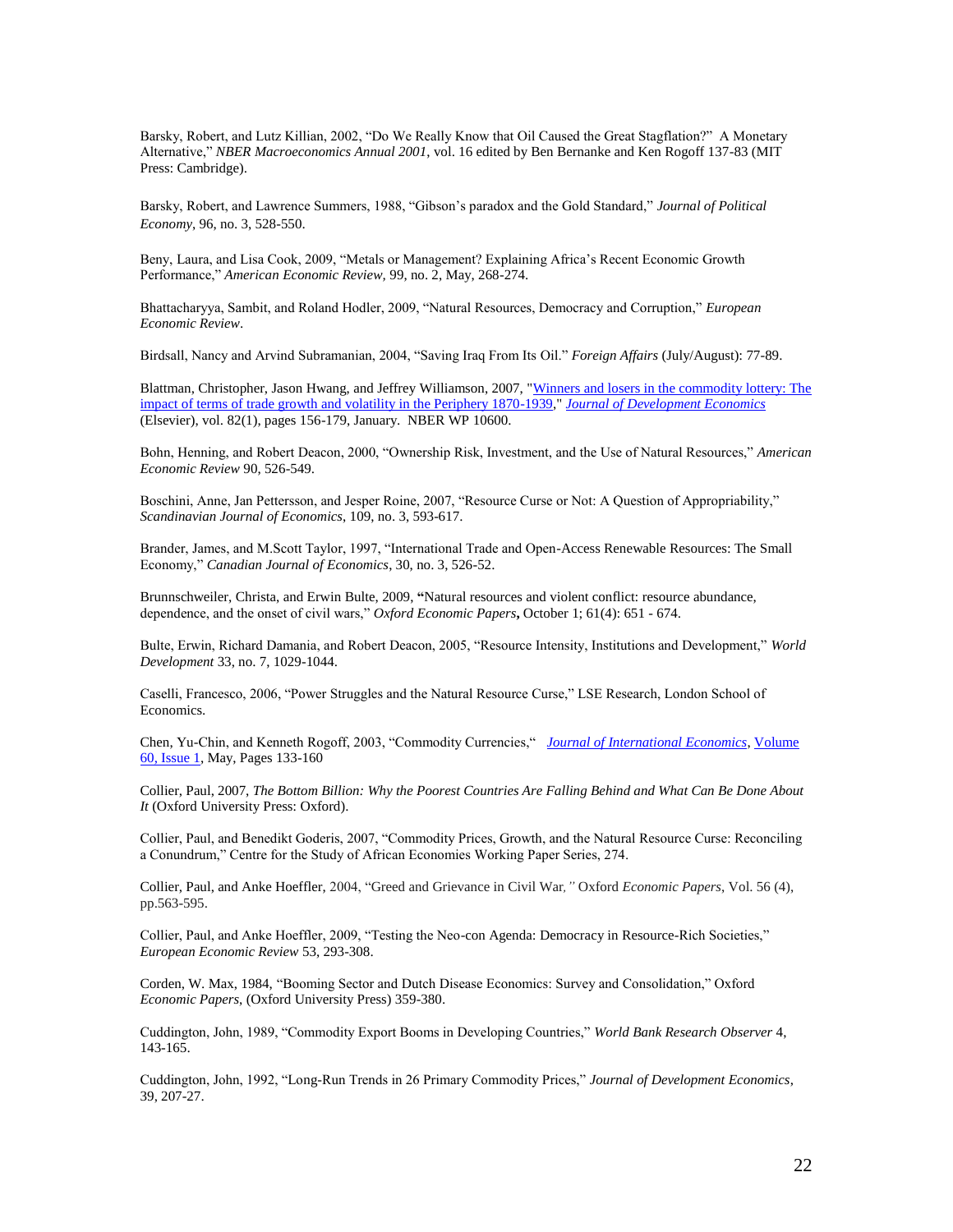Cuddington, John, and Daniel Jerrett, 2008, "Super Cycles in Real Metals Prices?" *IMF Staff Papers*, 55, December, 541-565.

Cuddington, John, Rodney Ludema and Shamila Jayasuriya, 2007, ["Prebisch-Singer Redux,](http://www.thefactz.org/wto/cache/PSRedux_cuddington_etal.pdf)" in *Natural Resources: Neither Curse Nor Destiny* (Stanford University Press, Palo Alto, and World Bank, Washington DC): 103-140.

Cuddington, John, and Carlos M. Urzua, 1989, "Trends and Cycles in the Net Barter Terms of Trade: A New Approach," *Economic Journal* 99: 426-42.

Dasgupta, Partha, and Geoffrey Heal, 1985, *Economic Theory and Exhaustible Resources* (Cambridge University Press: Cambridge UK).

David, Paul, and Gavin Wright, 1997, "Increasing Returns and the Genesis of American Resource Abundance," *Industrial and Corporate Change*, 6 (2): 203-45.

Davis, Graham. 1995. "Learning to Love the Dutch Disease: Evidence from the Mineral Economies," *World Development* 23: 1765-79.

Davis, Jeffrey, Rolando Ossowski, James Daniel, and Steven Barnett, 2001a, "Oil Funds: Problems Posing as Solutions?" *Finance and Development* 38, no.4 (IMF, Washington DC).

Davis, Jeffrey, Rolando Ossowski, James Daniel, and Steven Barnett, 2001b, ["Stabilization and savings funds for](http://books.google.com/books?hl=en&lr=&id=-vHwrU2r_E4C&oi=fnd&pg=PP13&dq=chile+fiscal+rule+dutch+disease+budget&ots=W3XwZNpRfR&sig=toq-da_ozIkAN5x_hrqOB9jLd5g)  [nonrenewable resources: Experience and fiscal policy implications,"](http://books.google.com/books?hl=en&lr=&id=-vHwrU2r_E4C&oi=fnd&pg=PP13&dq=chile+fiscal+rule+dutch+disease+budget&ots=W3XwZNpRfR&sig=toq-da_ozIkAN5x_hrqOB9jLd5g) *Occasional Paper 205* (International Monetary Fund: Washington DC). And in Davis, et al, 2003.

Davis, Jeffrey, Rolando Ossowski, and Annalisa Fedelino, editors, 2003, *Fiscal Policy Formulation and Implementation in Oil-Producing Countries* (IMF: Washington DC).

Deffeyes, Kenneth, 2005, *Beyond Oil: The View from Hubbert's Peak* (Hill and Wang).

Delacroix, Jacques. 1977. "The Export of Raw Materials and Economic Growth: A Cross-National Study." *American Sociological Review* 42: 795-808.

De Soysa, Indra, 2000, "The Resource Curse: Are Civil Wars Driven by Rapacity or Paucity?" International Research Center, Canada, no. 9.

Duclaud, Javier, and Gerardo García, 2011, "Mexico´s Oil Price Hedging Program," (International Monetary Fund).

Dunning, Thad, 2008, *Crude Democracy: Natural Resource Wealth and Political Regimes* (Cambridge University Press: New York).

Easterly, William, and Ross Levine, 2002, "Tropics, Germs, and Endowments," NBER WP No. 9106; *Carnegie-Rochester Conference Series on Public Policy*.

Easterly, William, and Ross Levine, 2003, "Tropics, Germans and Crops: How Endowments Influence Economic Development," *Journal of Monetary Economics* 50, no. 1, 3-39.

Edwards, Sebastian, 1986, "A Commodity Export Boom and the Real Exchange Rate: The Money-Inflation Link," in Neary and van Wijnbergen, eds., *Natural Resources and the Macroeconomy* (MIT Press: Cambridge).

Eichengreen, Barry, and Ricardo Hausmann, 1999, "Exchange Rates and Financial Fragility," in *New Challenges for Monetary Policy* (Kansas City: Federal Reserve Bank of Kansas City), pp. 329-368.

Engerman, Stanley, and Kenneth Sokoloff, 1997, "Factor Endowments, Institutions, and Differential Paths of Growth among New World Economies: A View From Economic Historians of the United States," in *How Latin America Fell Behind*, edited by Stephen Haber (Stanford University Press), 260-304.

Engerman, Stanley, and Kenneth Sokoloff, 2000, "Institutions, Factor Endowments, and Paths of Development in the New World," *Journal of Economic Perspectives* XIV: 217-32.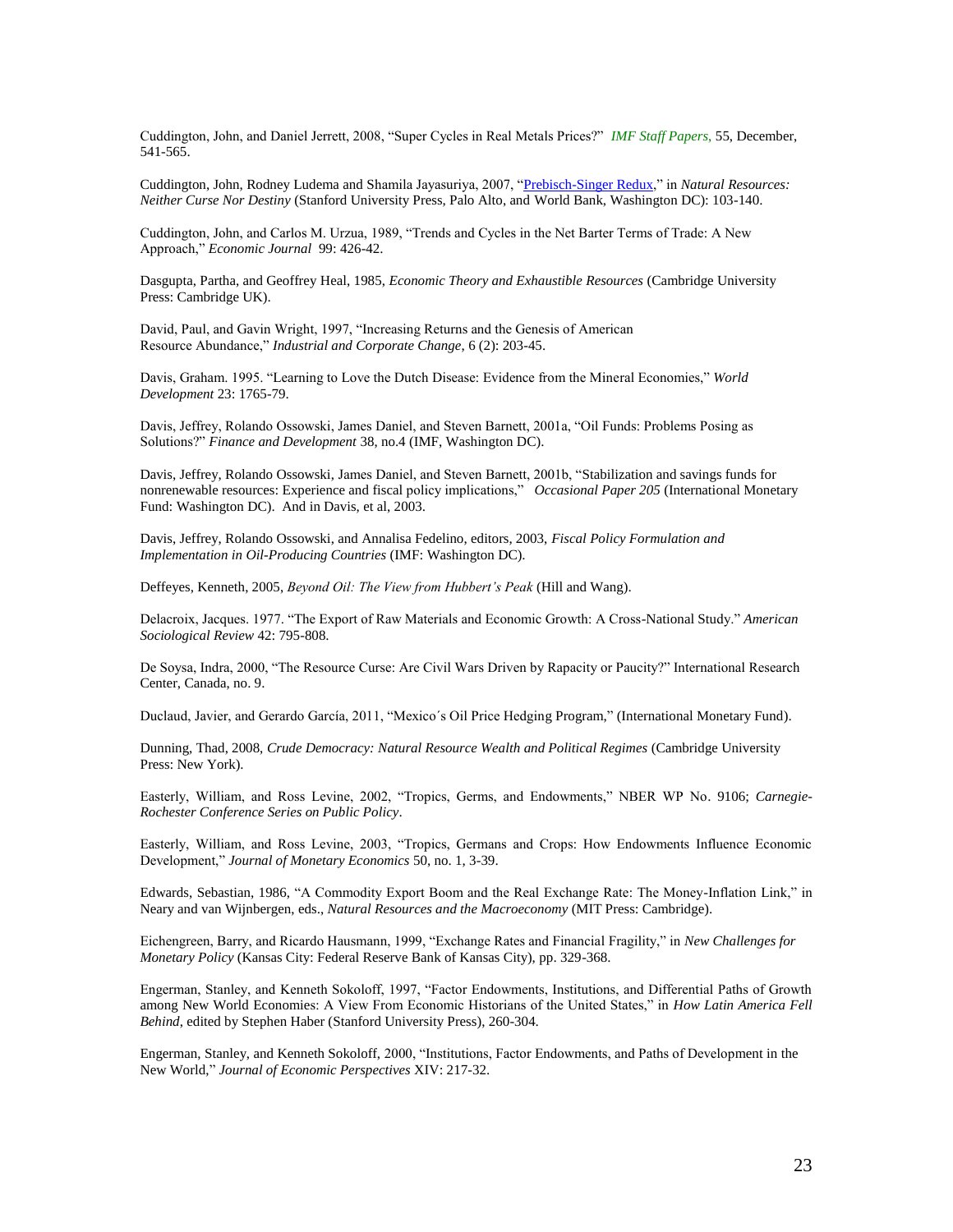Engerman, Stanley, and Kenneth Sokoloff, 2012, *Economic Development in the Americas Since 1500: Endowments and* Institutions (Cambridge University Press: NY)

Englebert, Pierre, 2000, *State Legitimacy and Development in* Africa (Lynne Rienner Publishers: Boulder).

Fearon, James, and David Laitin, 2003, "Ethnicity, Insurgence and Civil War," *American Political Science Review*, 97, no. 2, 75-90.

Findlay, Ronald, and Mats Lundahl, 1994, "Natural Resources "Vent for Surplus" and the Staple Theory," *From Classical Economics to Development Economics: Essays in Honor of Hla Myint*, edited by Gerald Meier, (St.Martin"s Press: New York).

Findlay, Ronald, and Mats Lundahl, 2001, "Natural Resources and Economic Development: The 1870-1914 [Experience,"](http://books.google.com/books?hl=en&lr=&id=Q_H9TE7eW-wC&oi=fnd&pg=PA95&dq=findlay+ronald+natural+resource&ots=A7sBLsGhTi&sig=MwFFOQgpGlKLTl8Kjq0eMb3jI4k) in *Resource Abundance and Economic Development,* Richard Auty, ed. (World Institute for Development Economics Research).

Frankel, Jeffrey, 2003, "A Proposed Monetary Regime for Small Commodity-Exporters: Peg the Export Price ("PEP")," *International Finance*, vol. 6, no. 1, Spring, 61-88.

Frankel, Jeffrey, 2005, "Peg the Export Price Index: A Proposed Monetary Regime for Small Countries," *Journal of Policy Modeling*, vol. 27, issue 4, June, pp. 495-508.

Frankel, Jeffrey, 2007, "On the Rand: Determinants of the South African Exchange Rate," *South African Journal of Economics*, vol.75, no.3, September, 425-441.

Frankel, Jeffrey, 2011, "A Comparison of Product Price Targeting and Other Monetary Anchor Options, for Commodity-Exporters in Latin America," *Economia*. (Brookings Institution). NBER W[P 16362.](http://www.hks.harvard.edu/fs/jfrankel/LAC-PPTw16362.pdf)

Frankel, Jeffrey, 2012, "A Solution to Fiscal Procyclicality: The Structural Budget Institutions Pioneered by Chile," *Fiscal Policy and Macroeconomic Performance,* Fourteenth Annual Conference of the Central Bank of Chile. NBER WP No[. 16945.](http://www.hks.harvard.edu/fs/jfrankel/ChileBudgetRules2011AprNBER.pdf)

Gavin, Michael and Roberto Perotti, 1997, "Fiscal Policy in Latin America," *NBER Macroeconomics Annual*, Vol. 12, pp. 11-61.

Gelb, Alan, 1986, "Adjustment to Windfall Gains: A Comparative Analysis of Oil-Exporting Countries," in "Natural Resources and the Macroeconomy: A Theoretical Framework," in J.Peter Neary and van Sweder Wijnbergen, eds., *Natural Resources and the Macroeconomy* (MIT Press: Cambridge), 54-93.

Gelb, Alan, 2011, "Oil for Uganda – or Ugandans? Can Cash Transfers Prevent the Resource Curse?" Center for Global Development Working Paper 261, July.

Gilbert, Christopher, 1996, "International Commodity Agreements: An Obituary Notice," *[World Development](http://www.sciencedirect.com/science/journal/0305750X)*, [Volume 24, Issue 1,](http://www.sciencedirect.com/science?_ob=PublicationURL&_tockey=%23TOC%235946%231996%23999759998%2369430%23FLP%23&_cdi=5946&_pubType=J&view=c&_auth=y&_acct=C000050221&_version=1&_urlVersion=0&_userid=10&md5=15249b031811f9043b405f5ccaf93f25) January, Pages 1-19.

Gregory, R.G., 1976, "Some Aspects of Growth in the Mineral Sector," *Australian Journal of Agricultural Economics*, 20, 71-91.

Grilli, Enzo, and Maw Cheng Yang, 1988, "Primary Commodity Prices, Manufactured Goods Prices, and the Terms of Trade of Developing Countries: What the Long Run Shows," *World Bank Economic Review* 2, no. 1, 1-47.

Gylfason, Thorvaldur, 2000, "Resources, Agriculture and Economic Growth in Economies in Transition," *Kyklos* 53, Issue 4, pp.545-79.

Gylfason, Thorvaldur, Tryggvi Thor Herbertsson, and Gylfi Zoega, 1999, "A Mixed Blessing," *Macroeconomic Dynamics*, 3: 204-225 (Cambridge University Press).

Haber, Stephen, and Victor Menaldo, 2011, "Do Natural Resources Fuel Authoritarianism? A Reappraisal of the Resource Curse," *American Political Science Review*. February. Presented at workshop on *Myths and Realities of Commodity Dependence: Policy Challenges and Opportunities for Latin America and the Caribbean*, World Bank, Sept. 17-18, 2009.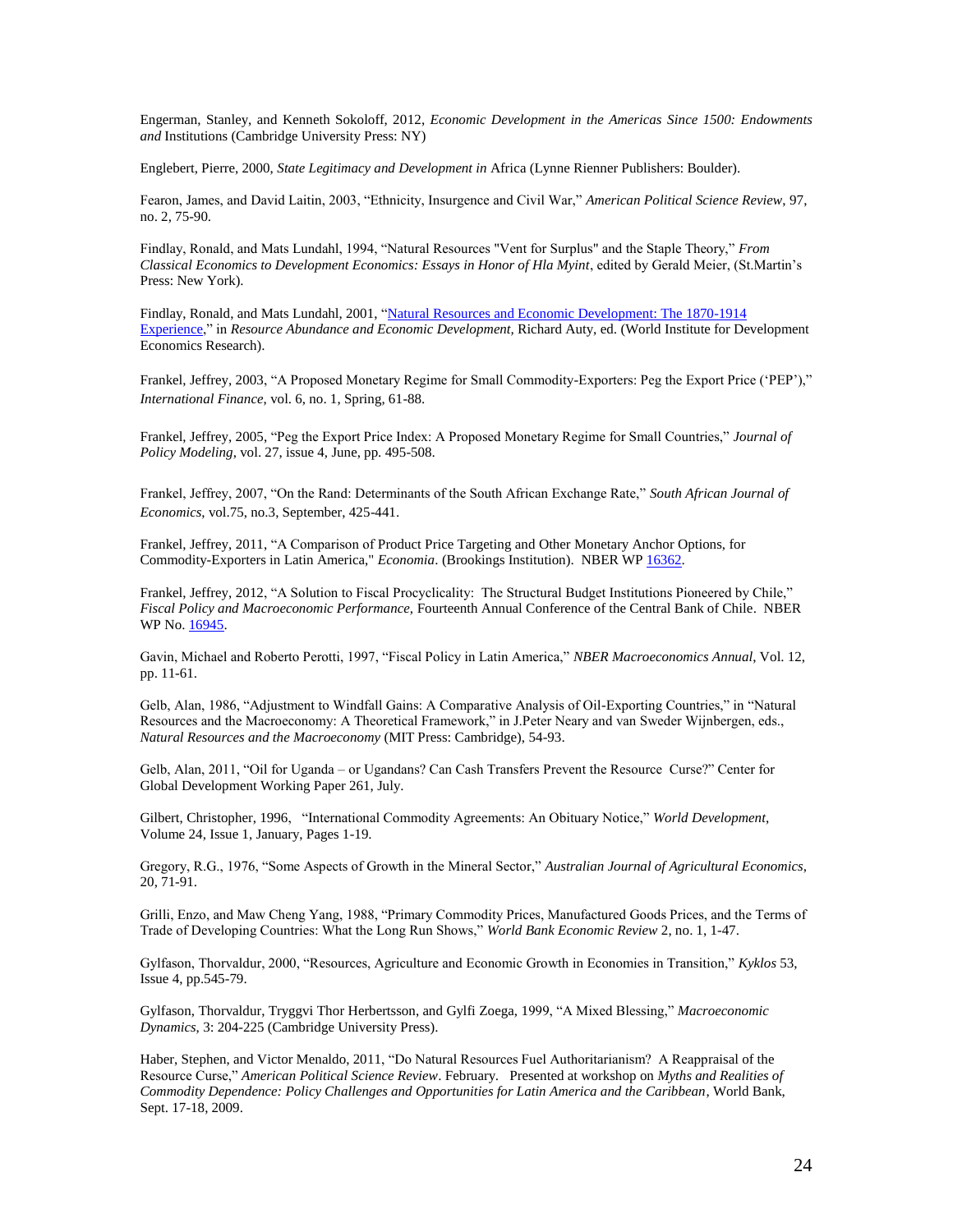Hadass, Yael, and Jeffrey Williamson, 2003, "Terms of Trade Shocks and Economic Performance 1870-1940: Prebisch and Singer Revisited," *[Economic Development and Cultural Change](http://ideas.repec.org/s/ucp/ecdecc.html)* (University of Chicago Press), vol. 51(3), pages 629-56, April. NBER WP 8188, 2001.

Hall, Robert, and Chad Jones, 1999, "Why Do Some Countries Produce So Much More Output per Worker than Others?" *Quarterly Journal. of Economics* 114, 1, Feb., 83-116.

Hardin, Garrett, 1968, "The Tragedy of the Commons," *Science*, Vol. 162, No. 3859, December, pp. 1243-1248.

Hartwick, John, 1977, "Intergenerational Equity and the Investing of Rents from Exhaustible Resources," *American Economic Review*, Vol. 67, No. 5, Dec., pp. 972-974

Harvey, David, Neil Kellard, Jakob Madsen, and Mark Wohar, 2010, "The Prebisch-Singer Hypothesis: Four Centuries of Evidence," *Review of Economics and Statistics*, 92, no. 2, May, 367-377.

Hausmann, Ricardo, 2003, "Venezuela"s Growth Implosion: A Neo-classical Story?" in *In Search of Prosperity: Analytic Narratives on Economic Growth*, edited by Dani Rodrik (Princeton University Press).

Hausmann, Ricardo, and Roberto Rigobon, 2003, "An Alternative Interpretation of the "Resource Curse": Theory and Policy Implications," in *Fiscal Policy Formulation and Implementation in Oil-Producing Countries*, edited by Jeffrey Davis (International Monetary Fund: Washington, DC), p 12-44.

Helm, Dieter, "Credibility, Commitment and Regulation," In *The Natural Resources Trap*, edited by Bill Hogan and Federico Sturzenegger, forthcoming (MIT Press: Cambridge MA) 2010.

Herb, Michael, 2005, "No Representation without Taxation? Rents, Development and Democracy," *Comparative Politics* 37, no. 3, 297-317.

Hodler, Roland, 2006, "The Curse of Natural Resources in Fractionalized Countries," *European Economic Review* 50, no. 6, 1367-86.

Holmøy, Erling, 2010, "Mineral Rents and Social Policy: The Case of the Norwegian Government Oil Fund," in Katja Hujo an[d Shea McClanahan](http://www.palgraveconnect.com/pc/browse/advancedsearchresults?authorEditor=Shea%20McClanahan) , editors, *Financing Social Policy: Mobilizing Resources for Social Development*  (UNRISD/Palgrave MacMillan: London).

Hotelling, Harold, 1931, "The Economics of Exhaustible Resources," *Journal of Political Economy,* 39, no. 2, 137-75.

Hubbert, Marion King, 1956, "Nuclear Energy and the Fossil Fuels" (presented at The Spring Meeting of the Southern District, Division of Production, American Petroleum Institute, San Antonio, Texas, March 7-9). Publication No. 95 of Shell Development Company, Exploration and Production Research Division, Houston Texas, June 1956. Available online at: http://www.hubbertpeak.com/hubbert/1956/1956.pdf.

Humphreys, Macartan, 2005, "Natural Resources, Conflicts, and Conflict Resolution: Uncovering the Mechanisms," *Journal of Conflict Resolution* 49, 508-37.

Humphreys, Macartan, Jeffrey Sachs, and Joseph Stiglitz, 2007, *Escaping the Resource Curse* (Columbia University Press: New York).

Humphreys, Macartan, Jeffrey Sachs, and Joseph Stiglitz, 2007, "Future Directions for the Management of Natural Resources," Chapter 12 in Humphreys, Sachs, and Stiglitz, eds., 2007, *Escaping the Resource Curse* (Columbia University Press: New York), 322-336.

Humphreys, Macartan, and Martin Sandhu, 2007, "The Political Economy of Natural Resource Funds" in Humphreys, Macartan, Jeffrey Sachs, and Joseph Stiglitz, eds., *Escaping the Resource Curse* (Columbia University Press: New York).

Huntington, Samuel, 1991, *The Third Wave: Democratization in the Late Twentieth Century* (University of Oklahoma Press: Norman, Oklahoma).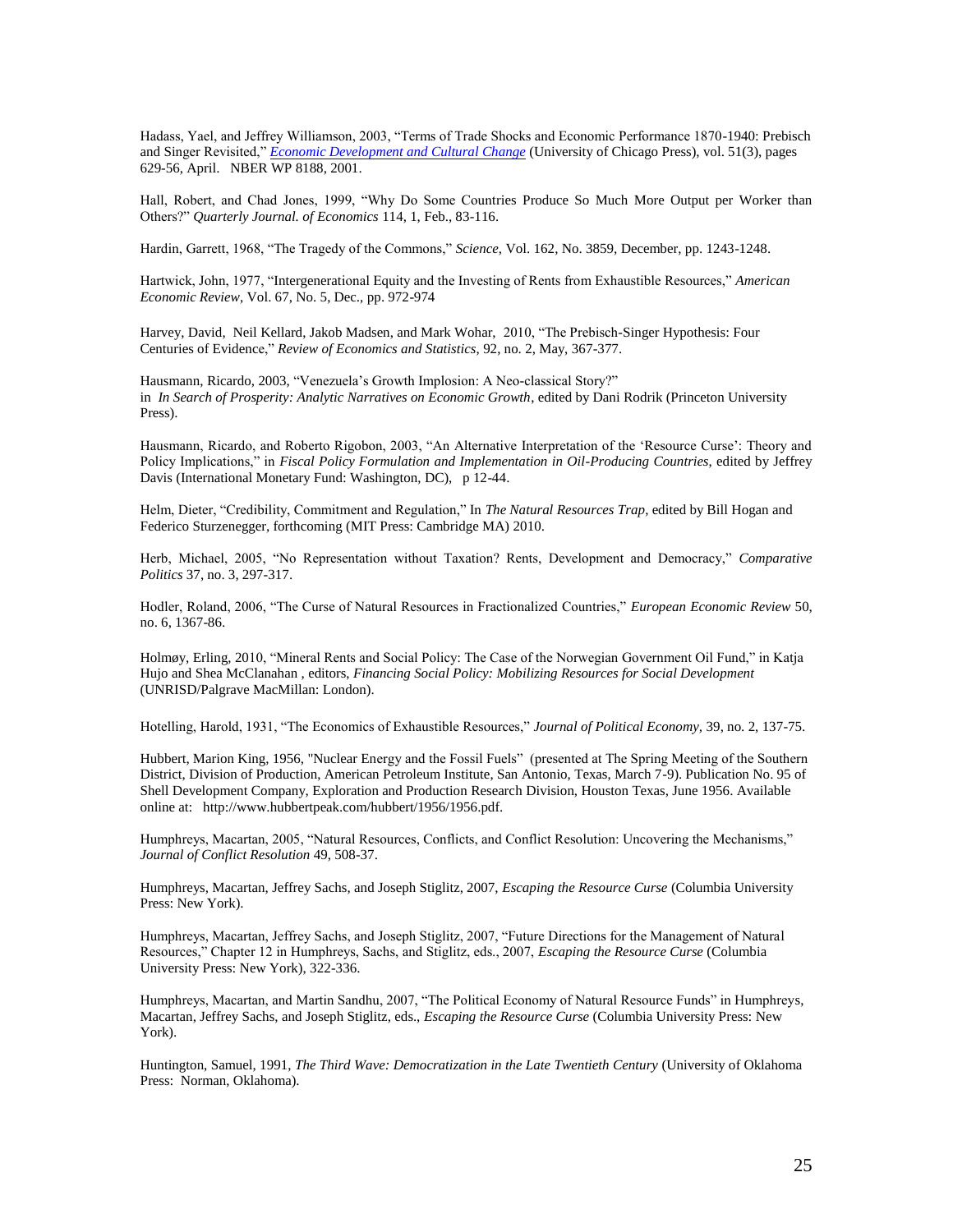Iimi, Atsushi, 2006, "Did Botswana Escape from the Resource Curse?" IMF Working Paper No. 06/138, June.

Ilzetski, Ethan, and Carlos Vegh, 2008, "Procyclical Fiscal Policy in Developing Countries: Truth or Fiction?" NBER WP no. 14191.

International Monetary Fund, 2005, *Chile 2005 Article IV Consultation*, IMF country Report 05/013, September.

Isham, Jonathan, Michael Woolcock, Lant Pritchett, and Gwen Busby**,** 2005, **"**The Varieties of Resource Experience: Natural Resource Export Structures and the Political Economy of Economic Growth," *The World Bank Economic Review* (Oxford University Press on behalf of the International Bank for Reconstruction and Development).

Jacks, David, Kevin O"Rourke and Jeffrey Williamson, 2011, "Commodity Price Volatility and World Market Integration," *Review of Economics and Statistics*, Aug. 93, no.3, 800-813.

Jensen, Nathan, and Leonard Wantchekon, 2004, "Resource Wealth and Political Regimes in Africa," *Comparative Political Studies* 37, 816-41.

Kaldor, M., Karl, T.L. and Y. Said, 2007, *Oil Wars* (Pluto Press), edited by M. Kaldor, T.L. Karl and Y. Said.

Kaminsky, Graciela, Carmen Reinhart, and Carlos Vegh, 2005, "When It Rains, It Pours: Procyclical Capital Flows and Macroeconomic Policies," *NBER Macroeconomics Annual 2004*, Vol. 19, pages 11-82**.**

Karl, Terry Lynn, 1997, *The Paradox of Plenty: Oil Booms and Petro-States* (University of California Press: Berkeley CA).

Kellard, Neil, and Mark Wohar, 2006, "On the prevalence of trends in primary commodity prices ," *[Journal of](http://www.sciencedirect.com/science/journal/03043878)  [Development Economics](http://www.sciencedirect.com/science/journal/03043878)*[, 79, no.1,](http://www.sciencedirect.com/science?_ob=PublicationURL&_tockey=%23TOC%235936%232006%23999209998%23611754%23FLA%23&_cdi=5936&_pubType=J&view=c&_auth=y&_acct=C000050221&_version=1&_urlVersion=0&_userid=10&md5=7a2c762012111bfe30f94e3fb5c8dae5) February, 146-167 .

Killian, Lutz, 2009, "Not All Price Shocks Are Alike: Disentangling Demand and Supply Shocks in the Crude Oil Market," *American Economic Review* 99, no. 3, 1053-1069

Krautkraemer, Jeffrey, 1998, "Nonrenewable Resource Scarcity," *Journal of Economic Literature* 36, December, 2065- 2107.

Kremers, Jeroen, 1986, "The Dutch Disease in the Netherlands," in Neary and van Wijnbergen, eds., *Natural Resources and the Macroeconomy* (MIT Press: Cambridge), 96-136.

Lederman, Daniel, and William Maloney, 2008, "In Search of the Missing Resource Curse," *Economia* 9, no. 1, Fall.

Leite, Carlos and Jens Weidman, 1999, "Does Mother Nature Corrupt?" *IMF Working Paper 99/85*, July.

Luciani, Giacomo, 1997, Allocation versus Production States: A Theoretical Framework," in Hazem Beblawi and Giacomo Luciani, eds., *The Rentier State* (Croom Helm: New York).

Maloney, William, 2002, "Missed Opportunities: Innovation, Natural Resources and Growth in Latin America," *Economia* 3, no. 1, pp. 111-169.

Malthus, Thomas, 1798, *An Essay on the Principle of Population* (J.Johnson: London).

Manzano, Osmel, and Roberto Rigobon, 2008, "Resource Curse or Debt Overhang," *Economia* 9, no. 1, Fall. NBER WP 8390.

Matsen, Egil, and Ragnar Torvik, 2005, "Optimal Dutch Disease," *Journal of Development Economics,* vol. 78, no.2.

Matsuyama, Kiminori, 1992, "Agricultural Productivity, Comparative Advantage, and Economic Growth," *Journal of Economic Theory* 58, December, 317-334.

McSherry, Brendan, 2006, "The Political Economy of Oil in Equatorial Guinea," *African Studies Quarterly* 8, 23-45.

Medas, Paolo, and Daria Zakharova, 2009, "Primer on Fiscal Analysis in Oil-Producing Countries," IMF working paper 56, March.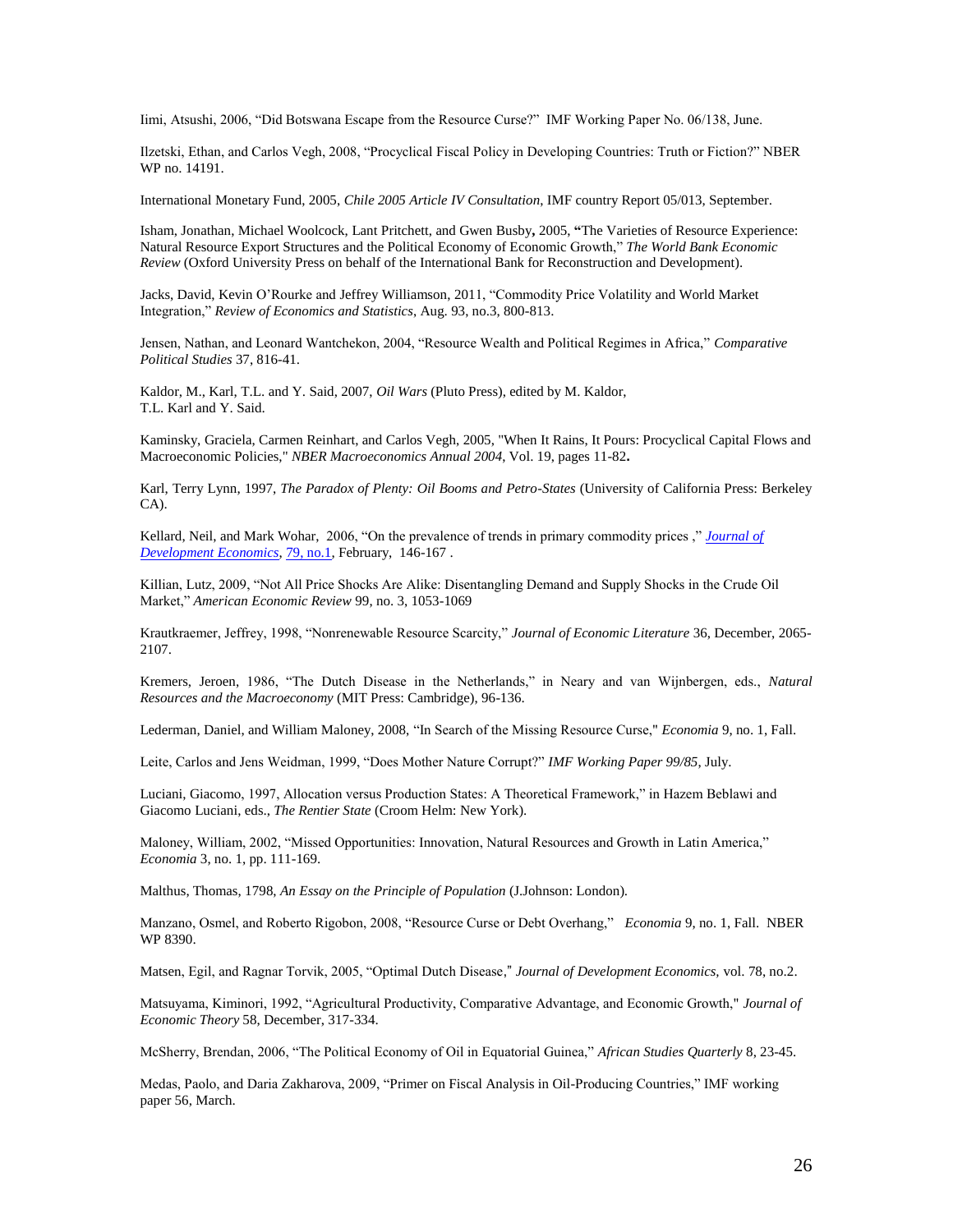Mehlum, Halvor, Karl Moene, and Ragnar Torvik, 2006, "Institutions and the Resource Curse," *Economic Journal* 116, 508, 1-20.

Mendoza, Enrique, and P. Marcelo Oviedo, "Fiscal Policy and Macroeconomic Uncertainty in Developing Countries: The Tale of the Tormented Insurer," NBER Working Paper No. 12586, October 2006.

Mikesell, Raymond, 1997, "Explaining the Resource Curse, with Special Reference to Mineral-Exporting Countries," *[Resources Policy](http://www.sciencedirect.com/science/journal/03014207)* [Vol.23, Issue 4,](http://www.sciencedirect.com/science?_ob=PublicationURL&_tockey=%23TOC%235930%231997%23999769995%2312222%23FLP%23&_cdi=5930&_pubType=J&view=c&_auth=y&_acct=C000050221&_version=1&_urlVersion=0&_userid=10&md5=2bae6f13683418acac84bc757f44f49f) December, pp: 191-199.

Mitchell, Timothy, 2012, *Carbon Democracy: Political Power in the Age of Oil* (Verso).

Nankani, Gobind T., 1979, *Development Problems of Mineral Exporting Countries* (World Bank, Washington, DC).

Neary, J. Peter, and Sweder van Wijnbergen, 1986, "Natural Resources and the Macroeconomy: A Theoretical Framework," in Neary and van Wijnbergen, eds., *Natural Resources and the Macroeconomy*, (MIT Press: Cambridge, 1986), 13- 45.

Noland, Marcus, 2008, "Explaining Middle Eastern Political Authoritarianism I: The Level of Democracy," Review of Middle East Economics and Finance 4, no. 1.

Norman, Catherine, 2009, "Rule of Law and the Resource Curse: Abundance Versus Intensity," *Environmental Resource Economics* 43:2 (June), 183-207.

North, Douglass, 1994, "Economic Performance Through Time," *American Economic Review*, 84, no. 3, June, 359- 368.

Okruhlik, Gwenn, 1999, "Rentier Wealth, Unruly Law and the Rise of Opposition: The Political Economy of Oil States," *Comparative Politics* 31, 3: 295-315.

Ossowski, Rolando, Mauricio Villafuerte, Paulo Medas, and Theo Thomas, 2008, "Managing the Oil Revenue Boom: The Role of Fiscal Institutions," Occasional Paper No. 260 (International Monetary Fund: Washington, DC).

Ostrom, Elinor, 1990, *[Governing the Commons: The Evolution of Institutions for Collective Action](http://books.google.com/books?hl=en&lr=&id=4xg6oUobMz4C&oi=fnd&pg=PR11&dq=elinor+ostrom&ots=aLbpCMpI-m&sig=GPrGu79CLMK3C7B_QcUH3j4jQy8)* (Cambridge University Press: Cambridge UK).

Ostrom, Elinor, and Vincent Ostrom, 1977, "Public Goods and Public Choices," in *Alternatives for Delivering Public Services: Toward Improved Performance,* Emanuel Savas, ed. (Westview Press: Boulder), 7-49.

Papyrakis, Elissaios, and Rever Gerlach, 2004, "The Resource Curse and Transmission Channels," *Journal of Comparative Economics*, vol.32, no.1, March: 161-193.

Parker, Matthew, 2011, *The Sugar Barons: Family, Corruption, Empire, and War in the West Indies*, (Walker and Co.).

Pindyk, Robert, 1979, "The Cartelization of World Commodity Markets ," *The American Economic Review*, vol.69, no.2, May, 154-158.

Pindyck, Robert, 1999, "The Long-Run Evolution of Energy Prices," *The Energy Journal* 20, 2.

Pindyck, Robert, and Julio Rotemberg, 1990, "The Excess Co-Movement of Commodity Prices," *The Economic Journal*, vol.100, no.403, Dec., 1173-1189 .

[Poelhekke,](http://www.cepr.org/researchers/details/rschcontact.asp?IDENT=167187) Steven, and[, Frederick van der Ploeg,](http://www.cepr.org/researchers/details/rschcontact.asp?IDENT=100358) 2007, Volatility, Financial Development and the Natural Resource Curse," CEPR DP6513, October.

Prebisch, Raul, 1950, *The Economic Development of Latin America and Its Principal Problems* (New York).

Reinhart, Carmen, and Peter Wickham, 1994, "Commodity Prices: Cyclical Weakness or Secular Decline?" *IMF Staff Papers* 41, June.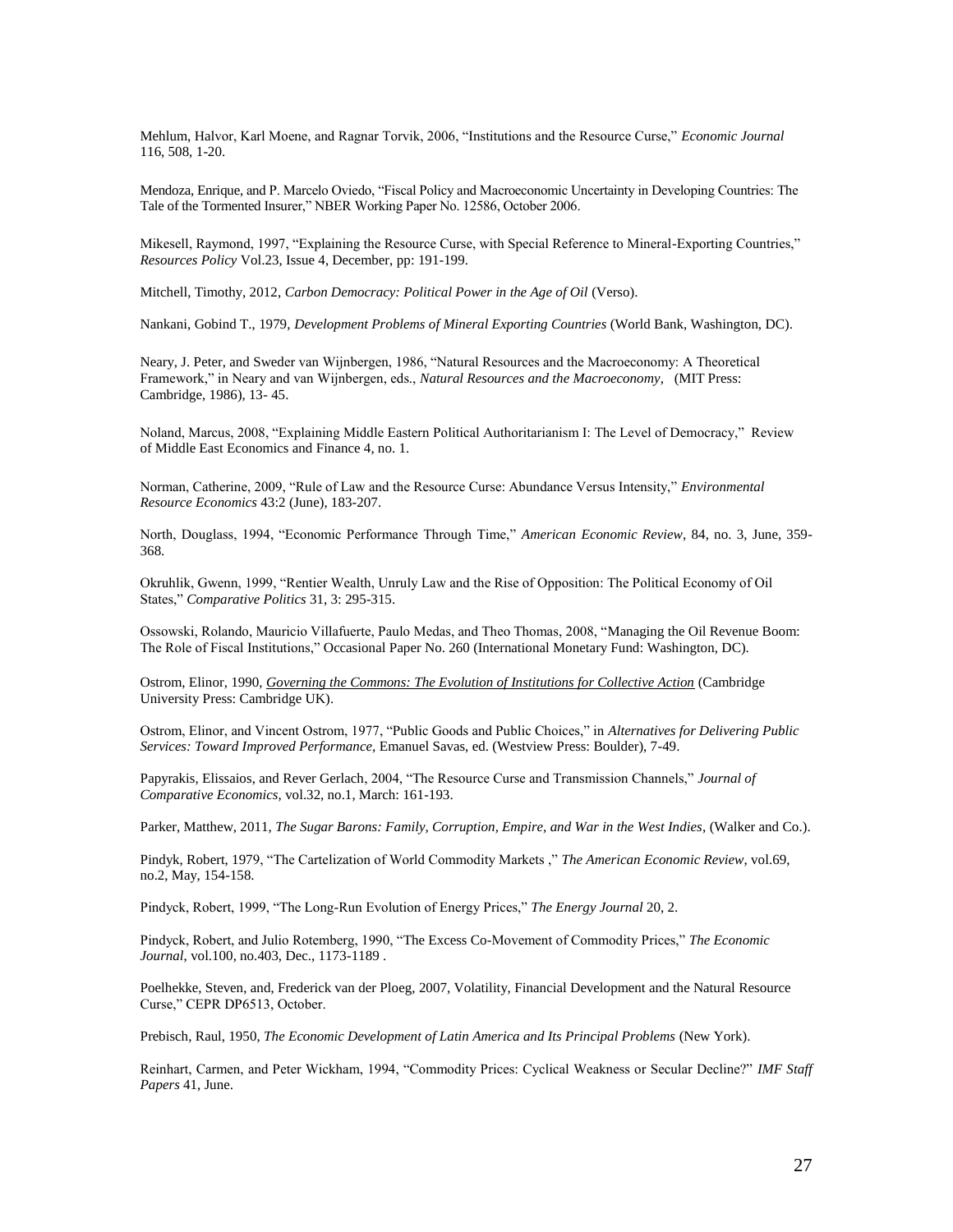Robinson, James, Ragnar Torvik, and Thierry Verdier, 2006, "Political Foundations of the Resource Curse," *Journal of Development Economics* 79, no. 2, 446-68.

Rodriguez, Francisco, and Jeffrey Sachs, 1999, "Why Do Resource-Abundant Economies Grow More Slowly?" *Journal of Economic Growth* 4, no. 3, 277-303.

Rodrik, Dani, Arvind Subramanian, and Francesco Trebbi, 2003, "Institutions Rule: The Primacy of Institutions over Geography and Integration in Economic Development," *Journal of Economic Growth* 9, no. 2, 131-165. CID Working Paper No. 97, 2002.

Røed Larsen, Erling, 2004, Escaping the Resource Curse and the Dutch Disease? When and Why Norway Caught up with and Forged ahead of Its Neighbors," Discussion Papers No. 377, May, Statistics Norway, Research Department.

Ross, Michael, 1999, "The Political Economy of the Resource Curse," *World Politics* 51, 297-322.

Ross, Michael, 2001, "Does Oil Hinder Democracy?" *World Politics* 53, no.3, 325-61.

Ross, Michael, 2006, "A Closer Look at Oil, Diamonds, and Civil War," *Annual Review of Political Science* 9, 265- 300.

Ross, Michael, 2007, "How Mineral-Rich States Can Reduce Inequality," Chapter 9 in *Escaping the Resource Curse*, edited by M.Humphreys, J.Sachs and J.Stiglitz (Columbia University Press: NY), pp.236-255.

Ross, Michael, 2012, *The Oil Curse: How Petroleum Wealth Shapes the Development of* Nations (Princeton University Press).

Rosser, Andrew, 2007, "Escaping the Resource Curse: The Case of Indonesia." *Journal of Contemporary Asia,* Vol. 37, No. 1, pp. 38-58.

Sachs, Jeffrey, 2007, "How to Handle the Macroeconomics of Oil Wealth," Ch. 7 in *Escaping the Resource Curse*, edited by M.Humphreys, J.Sachs and J.Stiglitz (Columbia University Press: NY), pp.173-193.

Sachs, Jeffrey, and Andrew Warner, 1995, "Natural Resource Abundance and Economic Growth," in G. Meier and J. Rauch, eds., *Leading Issues in Economic Development*, New York: Oxford University Press. NBER WP 5398.

Sachs, Jeffrey, and Andrew Warner, 2001, "The Curse of Natural Resources," *Europea[n Economic Review](http://ideas.repec.org/s/eee/eecrev.html)* (Elsevier), vol. 45(4-6), pages 827-838, May.

Sala-I-Martin, Xavier, and Arvind Subramanian, 2003, "Addressing the Natural Resource Curse: An Illustration from Nigeria." *IMF Working Paper WP/03/139*.

Sarraf, Maria, and Moortaza Jiwanji, October 2001, "Beating the Resource Curse: The Case of Botswana." *Environmental Economics Series Paper No. 83*.

Shaw, Timothy M., 1984, "The State of Nigeria: Oil Crises, Power Bases and Foreign Policy" *Canadian Journal of African Studies* 18, 2: 393-405.

Singer, Hans W, 1950, "[US Foreign Investment in Underdeveloped Areas: The Distribution of Gains between Investing](http://www.newslinx.org/SA/pdfs/singer.pdf)  [and Borrowing Countries,"](http://www.newslinx.org/SA/pdfs/singer.pdf) *American Economic Review*, Papers and Proceedings, 40, May: 473-485.

Smith, Benjamin, 2004, "Oil Wealth and Regime Survival in the Developing World, 1960-1999," *American Journal of Political Science* 48(2), 232-246.

Solow, Robert, 1986, "On the Intergenerational Allocation of Natural Resources," *The Scandinavian Journal of Economics*, Vol. 88, No. 1, pp. 141-149

Stevens, Paul, 2003, "Resource Impact: Curse or Blessing? A Literature Survey," *Journal of Energy Literature* 9, no.1, 1-42.

Talvi, Ernesto, and Carlos Vegh, 2005, "Tax Base Variability and Procyclicality of Fiscal Policy," *Journal of Development Economics* 78, no. 1, 156-190.